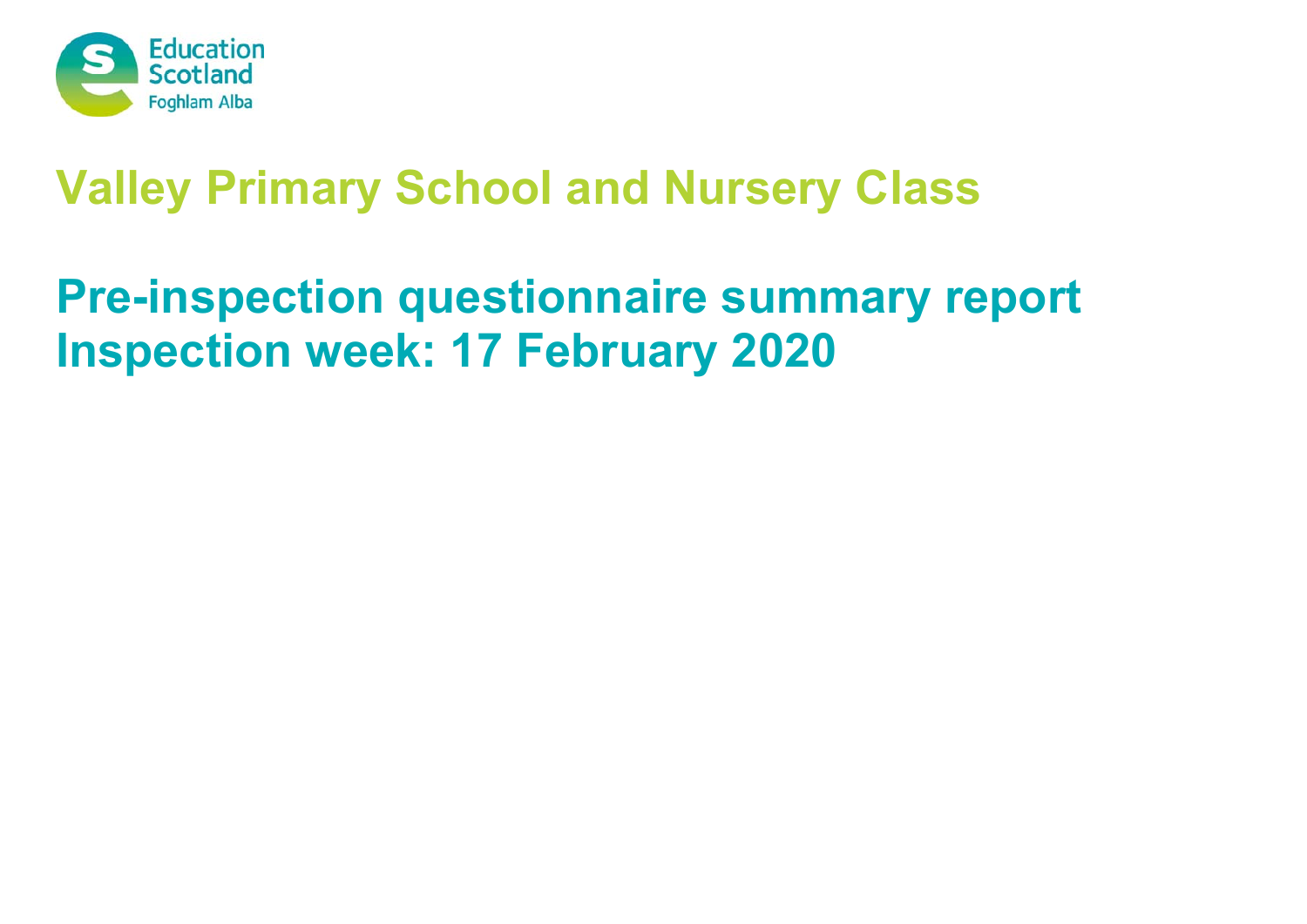# **Questionnaire for children in primary stages (01)**

| Q               | <b>Question</b>                                                                                                      | <b>Response</b> | <b>Agree</b>  | <b>Disagree</b> | Don't  | Didn't   |
|-----------------|----------------------------------------------------------------------------------------------------------------------|-----------------|---------------|-----------------|--------|----------|
| No.             |                                                                                                                      | Count           | $\frac{0}{0}$ | %               | know % | answer % |
| 4               | feel safe when I am at school.                                                                                       | 156             | 65.38         | 10.26           | 23.08  | 1.28     |
| 5               | My school helps me to feel safe.                                                                                     | 156             | 74.36         | 7.69            | 17.31  | 0.64     |
| 6               | I have someone in my school I can speak to if I am upset or worried about<br>something.                              | 156             | 82.05         | 5.77            | 10.26  | 1.92     |
| 7               | Staff treat me fairly and with respect.                                                                              | 156             | 78.85         | 7.05            | 13.46  | 0.64     |
| 8               | Other children treat me fairly and with respect.                                                                     | 156             | 47.44         | 23.72           | 28.21  | 0.64     |
| 9               | My school helps me to understand and respect other people.                                                           | 156             | 89.1          | 2.56            | 7.05   | 1.28     |
| 10 <sup>°</sup> | My school is helping me to become confident.                                                                         | 156             | 80.77         | 5.77            | 12.82  | 0.64     |
| 11              | My school teaches me how to lead a healthy lifestyle.                                                                | 156             | 80.77         | 8.97            | 8.97   | 1.28     |
| 12              | There are lots of chances at my school for me to get regular exercise.                                               | 156             | 84.62         | 6.41            | 8.33   | 0.64     |
| 13              | My school offers me the opportunity to take part in activities in school beyond the<br>classroom and timetabled day. | 156             | 82.05         | 4.49            | 12.82  | 0.64     |
| 14              | I have the opportunity to discuss my achievements outwith school with an adult in<br>school who knows me well.       | 156             | 71.15         | 10.26           | 17.95  | 0.64     |
| 15 <sub>1</sub> | My school listens to my views.                                                                                       | 156             | 59.62         | 12.82           | 26.28  | 1.28     |
| 16              | My school takes my views into account.                                                                               | 156             | 48.08         | 12.82           | 37.82  | 1.28     |
| 17              | I feel comfortable approaching staff with questions or suggestions.                                                  | 156             | 72.44         | 14.1            | 12.82  | 0.64     |
| 18              | Staff help me to understand how I am progressing in my school work.                                                  | 156             | 82.69         | 5.77            | 10.9   | 0.64     |
| 19              | My homework helps me to understand and improve my work in school.                                                    | 156             | 64.74         | 17.31           | 13.46  | 4.49     |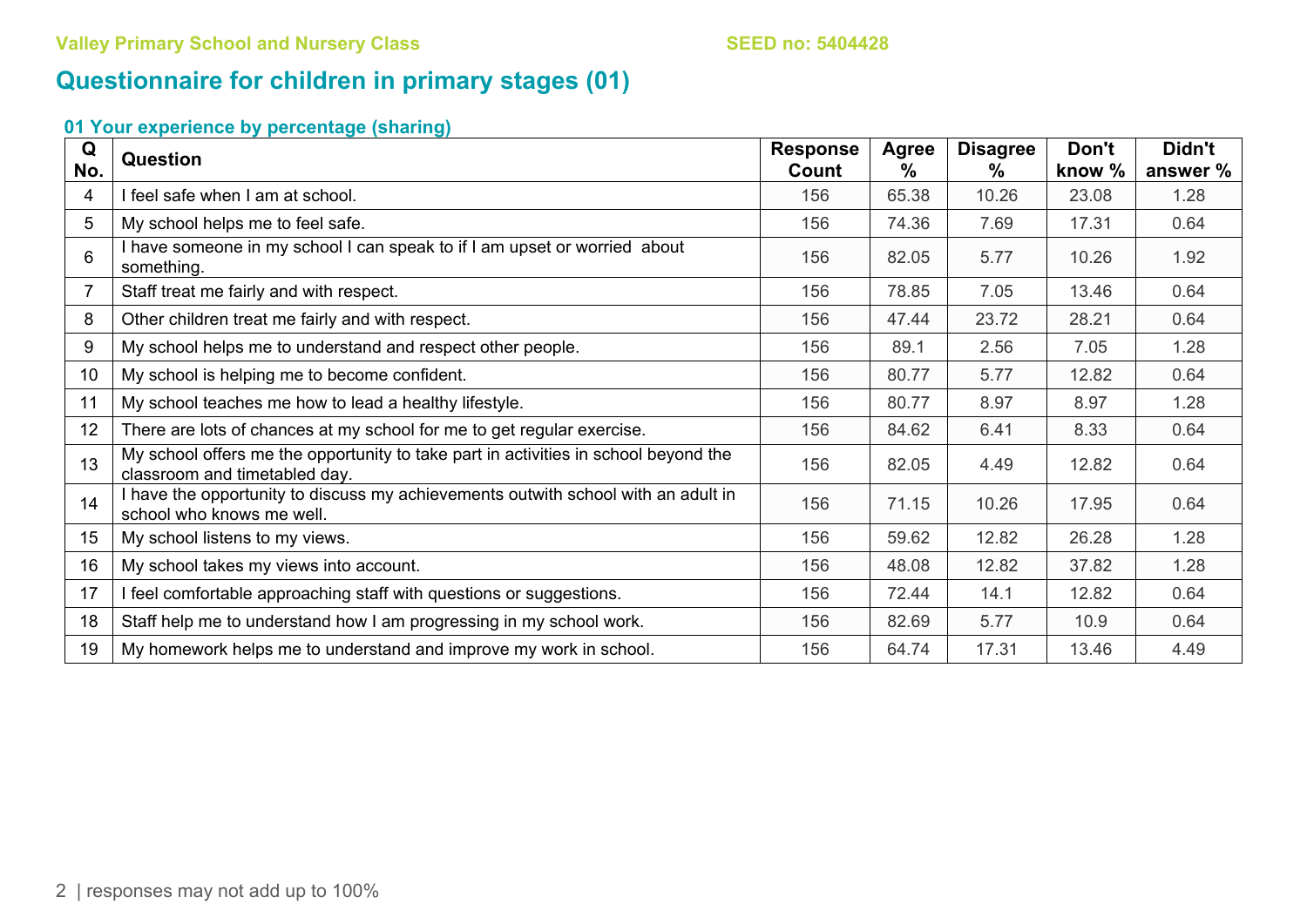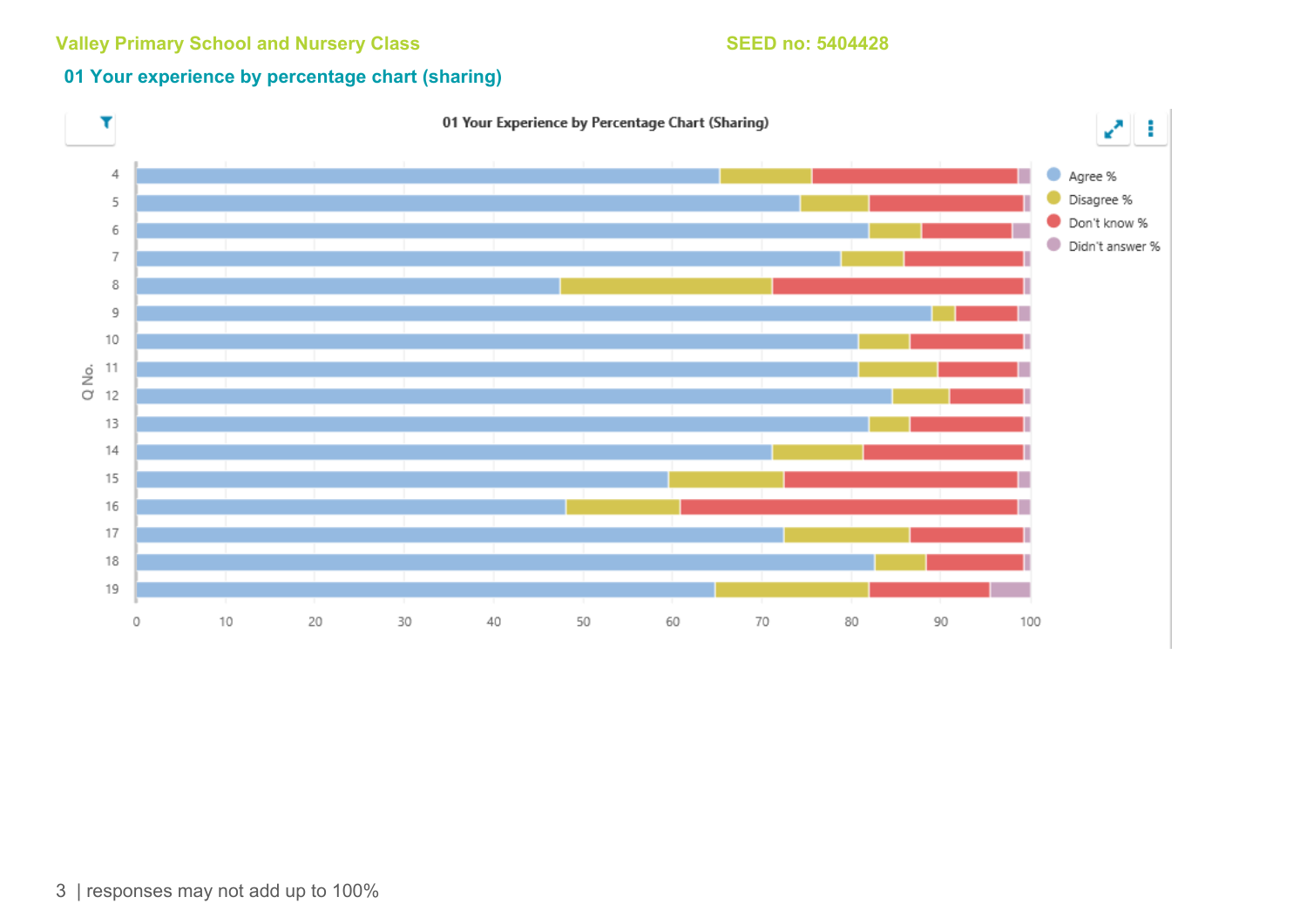### **01 Your experience by percentage 2 (sharing)**

| Q<br>No. | <b>Question</b>                                                    | <b>Response</b><br><b>Count</b> | All of the<br>time % | Some of the<br>time % | Not very<br>often % | Don't<br>know $\%$ | Didn't<br>answer % |
|----------|--------------------------------------------------------------------|---------------------------------|----------------------|-----------------------|---------------------|--------------------|--------------------|
| 20       | Other children behave well.                                        | 156                             | 4.49                 | 55.77                 | 32.69               | 4.49               | 2.56               |
| 21       | My teachers ask me about what things I want to<br>learn in school. | 156                             | 24.36                | 45.51                 | 21.79               | 6.41               | 1.92               |
| 22       | I enjoy learning at school.                                        | 156                             | 49.36                | 30.13                 | 16.67               | 2.56               | 1.28               |
| 23       | I feel that my work in school is hard enough.                      | 156                             | 31.41                | 50                    | 13.46               | 3.85               | 1.28               |
| 24       | I know who to ask to get help if I find my work<br>too hard.       | 156                             | 66.67                | 24.36                 | 3.85                | 2.56               | 2.56               |
| 25       | I am encouraged by staff to do the best I can.                     | 156                             | 60.26                | 26.28                 | 4.49                | 7.05               | 1.92               |
| 26       | am happy with the quality of teaching in my<br>school.             | 156                             | 64.74                | 25                    | 5.77                | 2.56               | 1.92               |

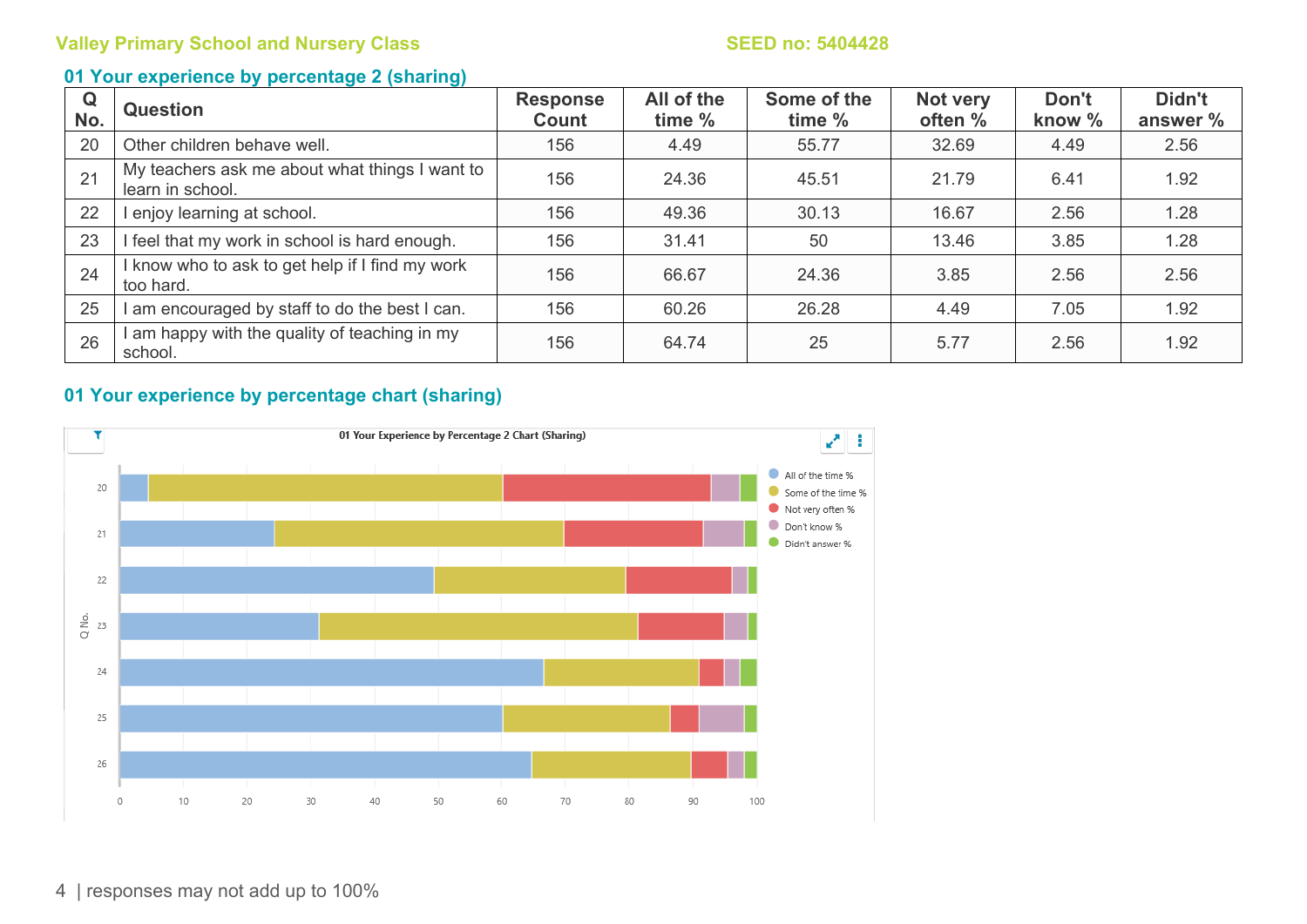#### **01 Your experience by percentage (sharing) bullying**

| No.                | <b>Question</b>                         | <b>Response</b><br>Count | Agree<br>$\frac{0}{0}$ | <b>Disagree</b><br>$\frac{0}{0}$ | <b>Never</b><br>$\frac{1}{6}$<br>experienced | Didn't<br>answer % |
|--------------------|-----------------------------------------|--------------------------|------------------------|----------------------------------|----------------------------------------------|--------------------|
| $\sim$<br><u>_</u> | My school deals well with any bullying. | 156                      | $- -$<br>.05<br>ັບ     | 21.79                            | 19.87                                        | .28                |

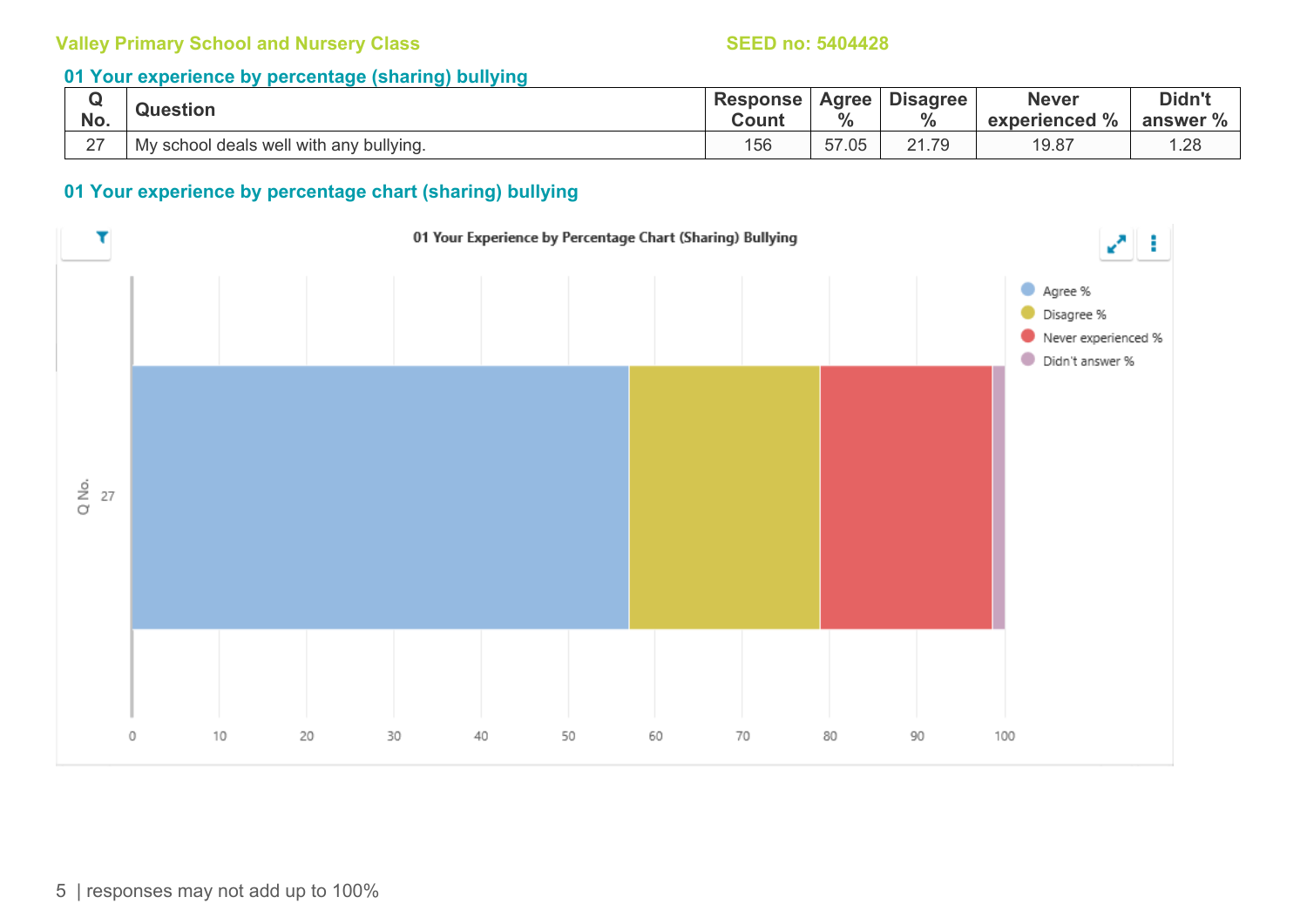#### **01 Your experience by percentage (sharing) moved**

| w<br>No. | Question                                                              | <b>Response</b><br>Count | Agree<br>$\frac{0}{0}$ | <b>Disagree</b><br>$\%$ | Haven't moved<br>$\frac{0}{0}$ | Didn't<br>$\Omega$<br>answer |
|----------|-----------------------------------------------------------------------|--------------------------|------------------------|-------------------------|--------------------------------|------------------------------|
| 28       | I was well supported if I moved to a new school within the last year. | 156                      | $\cap$<br>∪.∪∪         | 2.56                    | - 10                           | .92                          |

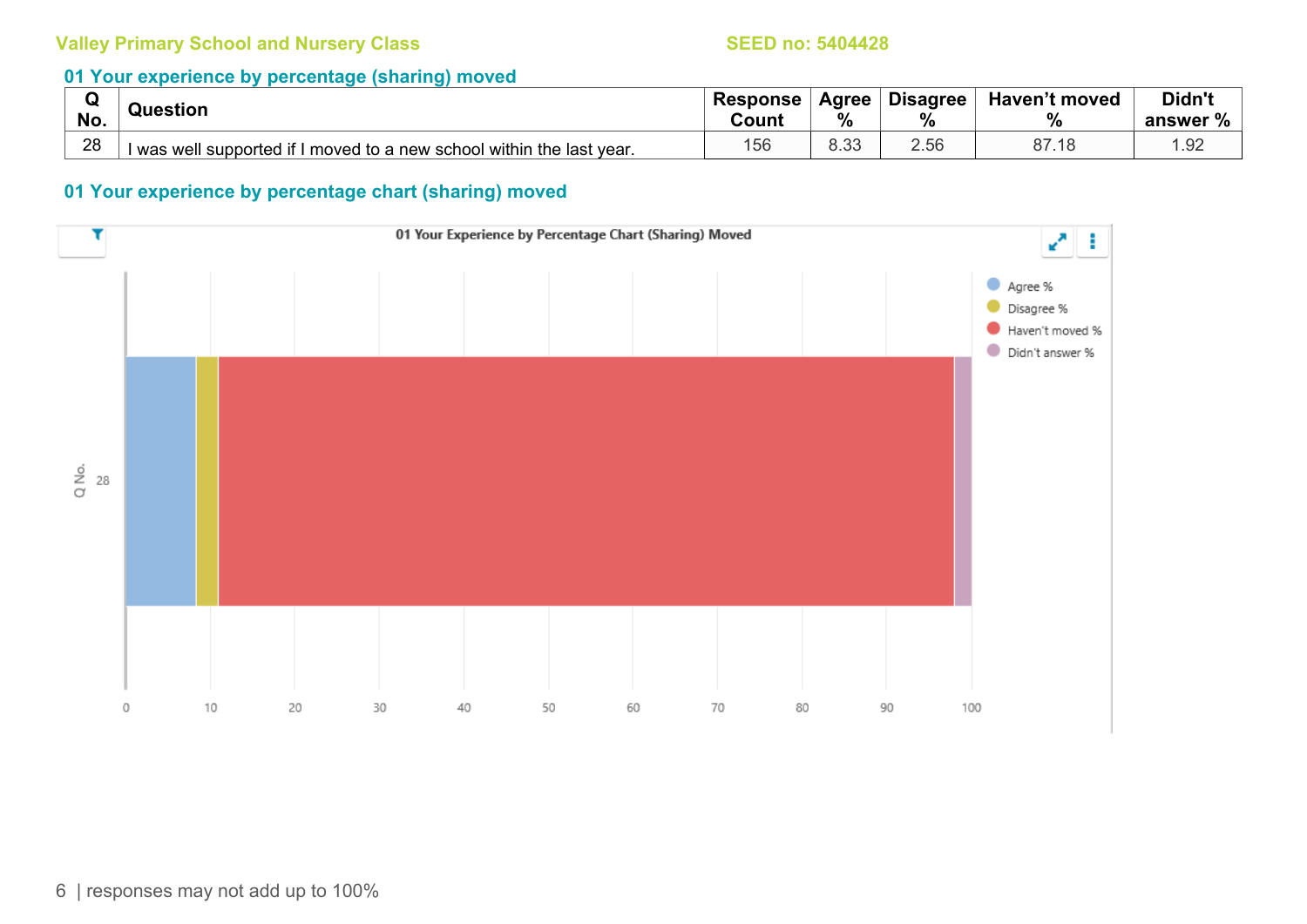# **Questionnaire for parents/carers of children in the early learning and childcare setting (03)**

| Q<br>No.       | <b>Question</b>                                                                                                                                | <b>Response</b><br>Count | <b>Strongly</b><br>agree % | Agree<br>% | <b>Disagree</b><br>% | <b>Strongly</b><br>disagree<br>℅ | Don't<br>know<br>$\frac{0}{0}$ | Didn't<br>answer<br>$\frac{0}{0}$ |
|----------------|------------------------------------------------------------------------------------------------------------------------------------------------|--------------------------|----------------------------|------------|----------------------|----------------------------------|--------------------------------|-----------------------------------|
| 3              | My child likes being at this setting.                                                                                                          | 16                       | 75                         | 18.75      | 0.00                 | 0.00                             | 6.25                           | 0.00                              |
| 4              | Staff treat my child fairly and with respect.                                                                                                  | 16                       | 56.25                      | 37.5       | 0.00                 | 0.00                             | 6.25                           | 0.00                              |
| 5              | I feel that my child is safe at the setting.                                                                                                   | 16                       | 56.25                      | 31.25      | 12.5                 | 0.00                             | 0.00                           | 0.00                              |
| 6              | My child's behaviour is managed effectively.                                                                                                   | 16                       | 50                         | 43.75      | 0.00                 | 0.00                             | 6.25                           | 0.00                              |
| $\overline{7}$ | The setting helps my child to feel confident.                                                                                                  | 16                       | 62.5                       | 25         | 12.5                 | 0.00                             | 0.00                           | 0.00                              |
| 8              | I feel staff really know my child as an individual.                                                                                            | 16                       | 56.25                      | 31.25      | 6.25                 | 6.25                             | 0.00                           | 0.00                              |
| 9              | The learning experiences my child has at the setting are at<br>the right level for them.                                                       | 16                       | 50                         | 37.5       | 6.25                 | 0.00                             | 6.25                           | 0.00                              |
| 10             | My child's learning and development is well supported by the<br>staff in the setting.                                                          | 16                       | 56.25                      | 31.25      | 12.5                 | 0.00                             | 0.00                           | 0.00                              |
| 11             | My child is encouraged to be healthy and to be physically<br>active.                                                                           | 16                       | 43.75                      | 43.75      | 0.00                 | 0.00                             | 12.5                           | 0.00                              |
| 12             | The setting supports my child's emotional wellbeing.                                                                                           | 16                       | 50                         | 37.5       | 6.25                 | 0.00                             | 6.25                           | 0.00                              |
| 13             | My child is making good progress at the setting.                                                                                               | 16                       | 62.5                       | 25         | 6.25                 | 0.00                             | 6.25                           | 0.00                              |
| 14             | I receive helpful, regular feedback about how my child is<br>learning and developing e.g. informal feedback, reports and<br>learning profiles. | 16                       | 37.5                       | 31.25      | 25                   | 0.00                             | 6.25                           | 0.00                              |
| 15             | The information I receive about how my child is learning and<br>developing is shared with me when I request it.                                | 16                       | 43.75                      | 50         | 0.00                 | 0.00                             | 6.25                           | 0.00                              |
| 16             | I understand how the setting monitors my child's progress in<br>learning.                                                                      | 16                       | 43.75                      | 31.25      | 18.75                | 0.00                             | 6.25                           | 0.00                              |
| 17             | The setting gives me ideas on how to support my child's<br>learning at home.                                                                   | 16                       | 31.25                      | 50         | 12.5                 | 0.00                             | 6.25                           | 0.00                              |
| 18             | The setting organises activities where my child and I can<br>learn together.                                                                   | 16                       | 37.5                       | 43.75      | 18.75                | 0.00                             | 0.00                           | 0.00                              |
| 19             | The setting takes my views into account when making<br>changes.                                                                                | 16                       | 31.25                      | 43.75      | 6.25                 | 0.00                             | 12.5                           | 6.25                              |
| 20             | I feel comfortable approaching the setting with questions,<br>suggestions and/or a problem.                                                    | 16                       | 43.75                      | 50         | 0.00                 | 0.00                             | 6.25                           | 0.00                              |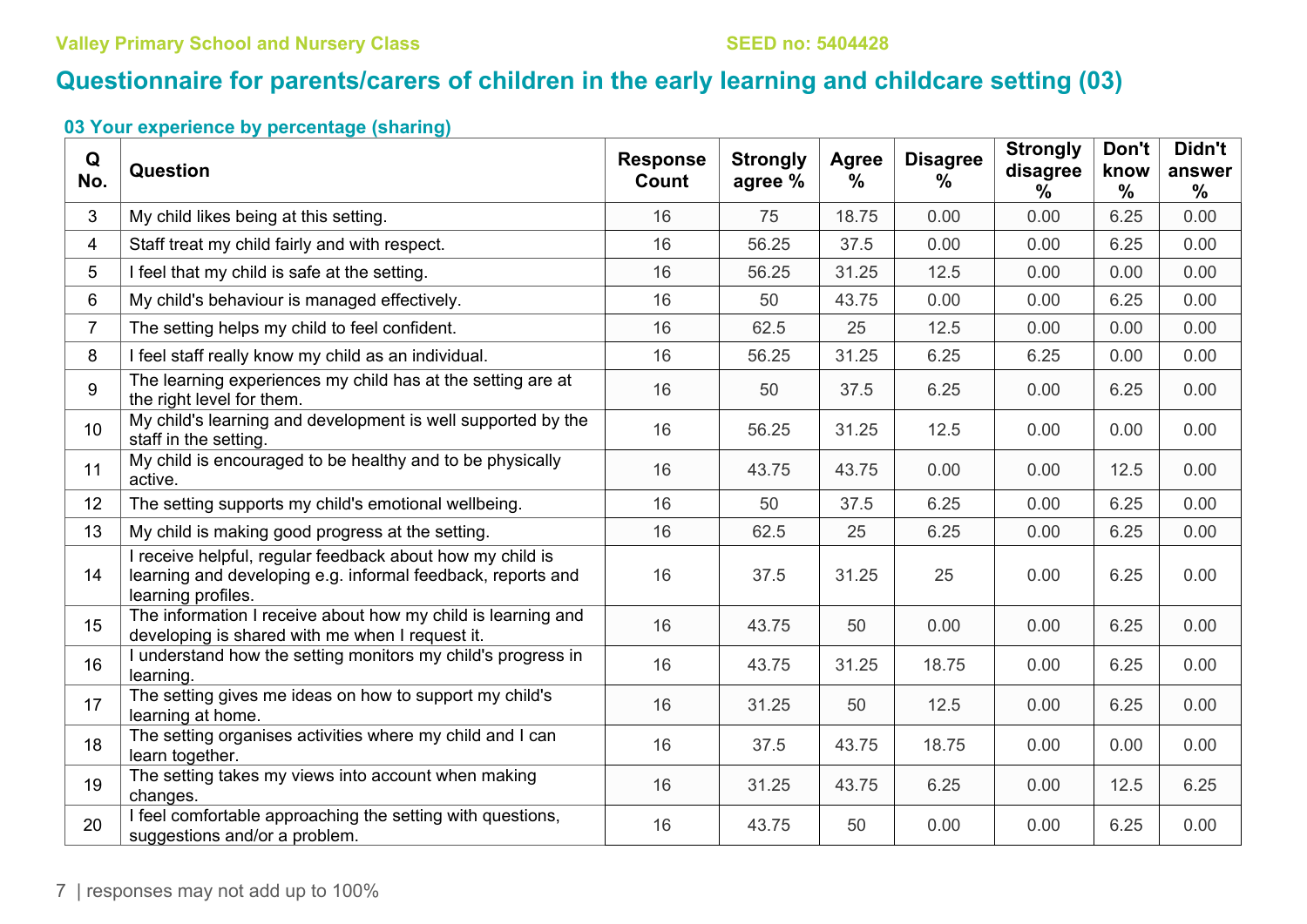| Q<br>No. | Question (cont.)                                                                               | <b>Response</b><br>Count | <b>Strongly</b><br>agree % | Agree<br>% | <b>Disagree</b><br>$\%$ | <b>Strongly</b><br>disagree<br>% | Don't<br>know<br>% | Didn't<br>answer<br>% |
|----------|------------------------------------------------------------------------------------------------|--------------------------|----------------------------|------------|-------------------------|----------------------------------|--------------------|-----------------------|
| 21       | feel encouraged to be involved in the work of parent groups.                                   | 16                       | 43.75                      | 12.5       | 12.5                    | 0.00                             | 31.25              | 0.00                  |
| 22       | am kept informed about the work of parent groups.                                              | 16                       | 37.5                       | 25         | 12.5                    | 0.00                             | 25                 | 0.00                  |
| 23       | The setting is well led and managed.                                                           | 16                       | 43.75                      | 37.5       | 6.25                    | 0.00                             | 12.5               | 0.00                  |
| 24       | The setting encourages children to treat others kindly and<br>with respect.                    | 16                       | 43.75                      | 50         | 0.00                    | 0.00                             | 6.25               | 0.00                  |
| 25       | would recommend the setting to other parents.                                                  | 16                       | 43.75                      | 43.75      | 6.25                    | 0.00                             | 6.25               | 0.00                  |
| 26       | My child was well supported as they started at the setting or<br>moved to a new room or group. | 16                       | 56.25                      | 31.25      | 0.00                    | 0.00                             | 6.25               | 6.25                  |
| 27       | Overall, I am satisfied with the setting.                                                      | 16                       | 62.5                       | 25         | 6.25                    | 0.00                             | 6.25               | 0.00                  |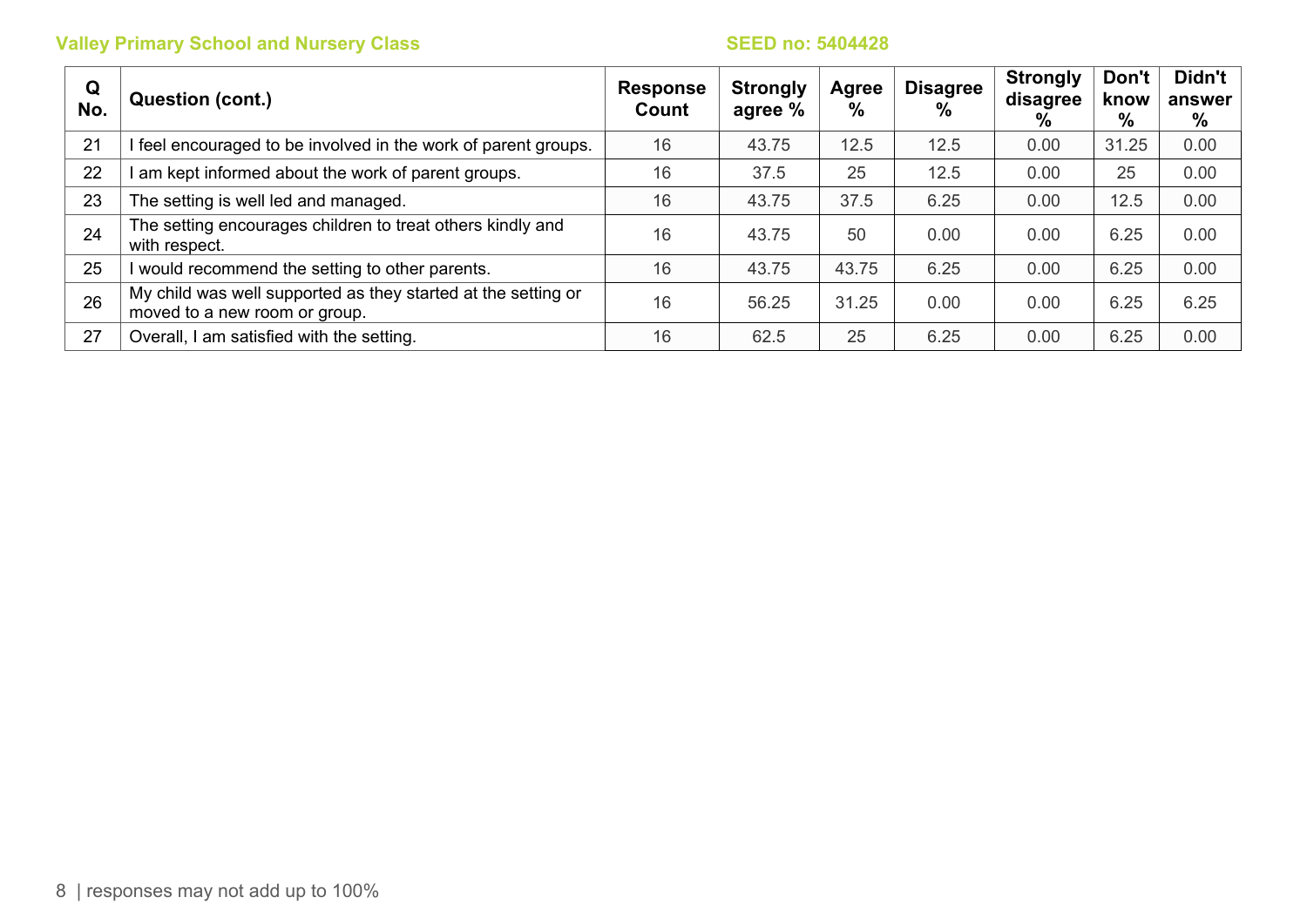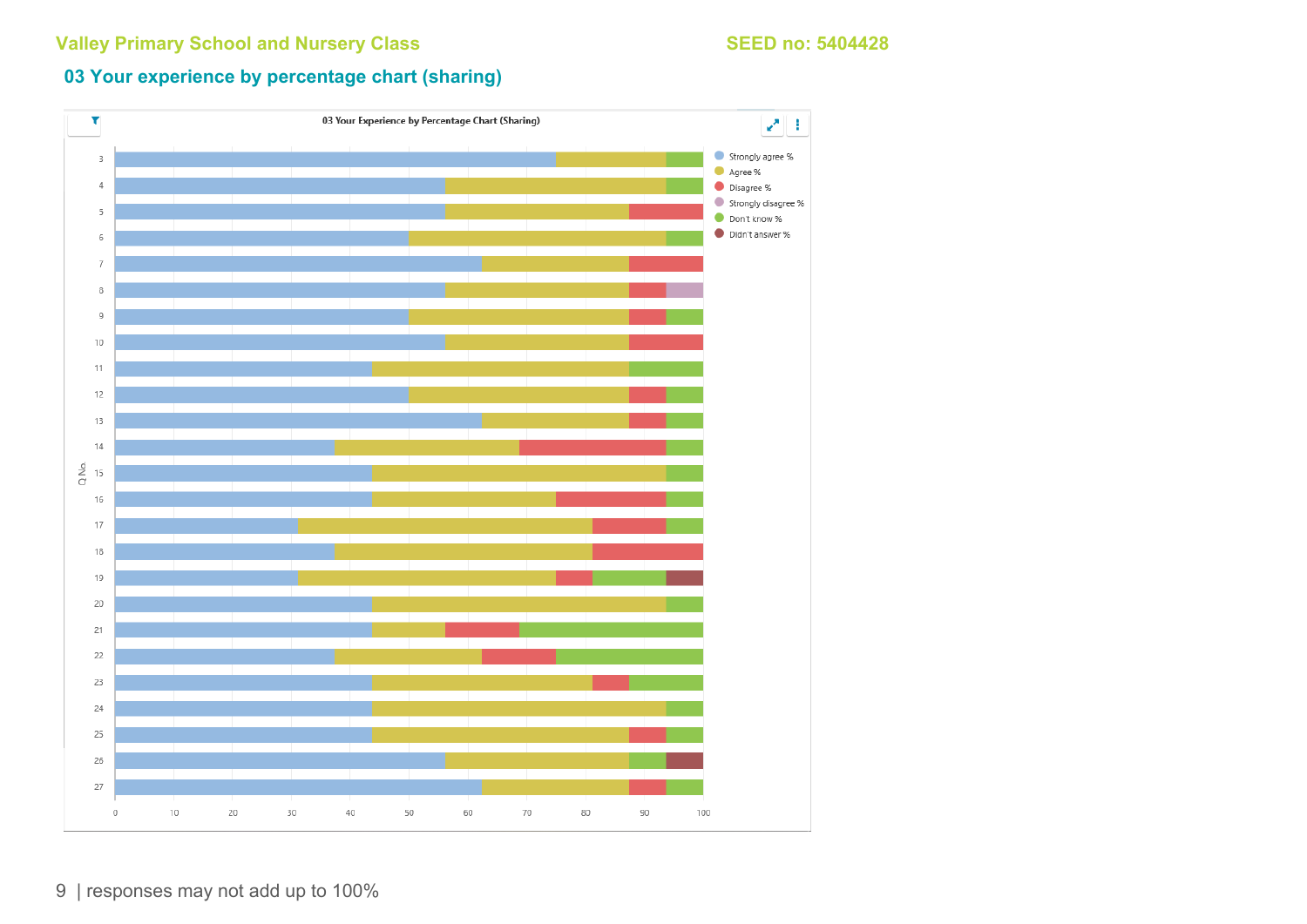# **Questionnaire for parents/carers of children in primary stages (04)**

| Q<br>No.       | Question                                                                                                                                       | <b>Response</b><br>Count | <b>Strongly</b><br>agree % | Agree<br>$\%$ | <b>Disagree</b><br>% | <b>Strongly</b><br>disagree<br>$\frac{0}{0}$ | Don't<br>know<br>$\frac{0}{0}$ | Didn't<br>answer<br>$\frac{0}{0}$ |
|----------------|------------------------------------------------------------------------------------------------------------------------------------------------|--------------------------|----------------------------|---------------|----------------------|----------------------------------------------|--------------------------------|-----------------------------------|
| 4              | My child likes being at this school.                                                                                                           | 93                       | 20.43                      | 60.22         | 12.9                 | 4.3                                          | 1.08                           | 1.08                              |
| 5              | Staff treat my child fairly and with respect.                                                                                                  | 93                       | 26.88                      | 60.22         | 6.45                 | 3.23                                         | 3.23                           | 0.00                              |
| 6              | I feel that my child is safe at the school.                                                                                                    | 93                       | 19.35                      | 55.91         | 15.05                | 6.45                                         | 3.23                           | 0.00                              |
| $\overline{7}$ | The school helps my child to feel confident.                                                                                                   | 93                       | 17.2                       | 65.59         | 7.53                 | 5.38                                         | 4.3                            | 0.00                              |
| 8              | I feel staff really know my child as an individual.                                                                                            | 93                       | 21.51                      | 53.76         | 12.9                 | 2.15                                         | 7.53                           | 2.15                              |
| 9              | My child finds their learning activities hard enough.                                                                                          | 93                       | 10.75                      | 65.59         | 15.05                | 3.23                                         | 5.38                           | 0.00                              |
| 10             | My child receives the help he/she needs to do well.                                                                                            | 93                       | 17.2                       | 60.22         | 17.2                 | 0.00                                         | 5.38                           | 0.00                              |
| 11             | My child is encouraged by the school to be healthy and take<br>regular exercise.                                                               | 93                       | 26.88                      | 64.52         | 5.38                 | 0.00                                         | 2.15                           | 1.08                              |
| 12             | The school supports my child's emotional wellbeing.                                                                                            | 93                       | 17.2                       | 54.84         | 15.05                | 7.53                                         | 5.38                           | 0.00                              |
| 13             | My child is making good progress at the school.                                                                                                | 93                       | 19.35                      | 58.06         | 13.98                | 1.08                                         | 6.45                           | 1.08                              |
| 14             | I receive helpful, regular feedback about how my child is<br>learning and developing e.g. informal feedback, reports and<br>learning profiles. | 93                       | 18.28                      | 41.94         | 32.26                | 7.53                                         | 0.00                           | 0.00                              |
| 15             | The information I receive about how my child is doing reaches<br>me at the right time.                                                         | 93                       | 13.98                      | 40.86         | 34.41                | 8.6                                          | 2.15                           | 0.00                              |
| 16             | I understand how my child's progress is assessed.                                                                                              | 93                       | 8.6                        | 55.91         | 29.03                | 1.08                                         | 5.38                           | 0.00                              |
| 17             | The school gives me advice on how to support my child's<br>learning at home.                                                                   | 93                       | 12.9                       | 44.09         | 35.48                | 6.45                                         | 1.08                           | 0.00                              |
| 18             | The school organises activities where my child and I can learn<br>together.                                                                    | 93                       | 10.75                      | 44.09         | 29.03                | 5.38                                         | 9.68                           | 1.08                              |
| 19             | The school takes my views into account when making changes.                                                                                    | 93                       | 8.6                        | 35.48         | 20.43                | 7.53                                         | 26.88                          | 1.08                              |
| 20             | I feel comfortable approaching the school with questions,<br>suggestions and/or a problem.                                                     | 93                       | 32.26                      | 48.39         | 11.83                | 6.45                                         | 1.08                           | 0.00                              |
| 21             | I feel encouraged to be involved in the work of the Parent<br>Council and/or parent association.                                               | 93                       | 23.66                      | 30.11         | 27.96                | 1.08                                         | 13.98                          | 3.23                              |
| 22             | I am kept informed about the work of the Parent Council and/or<br>parent association.                                                          | 93                       | 24.73                      | 33.33         | 30.11                | 4.3                                          | 7.53                           | 0.00                              |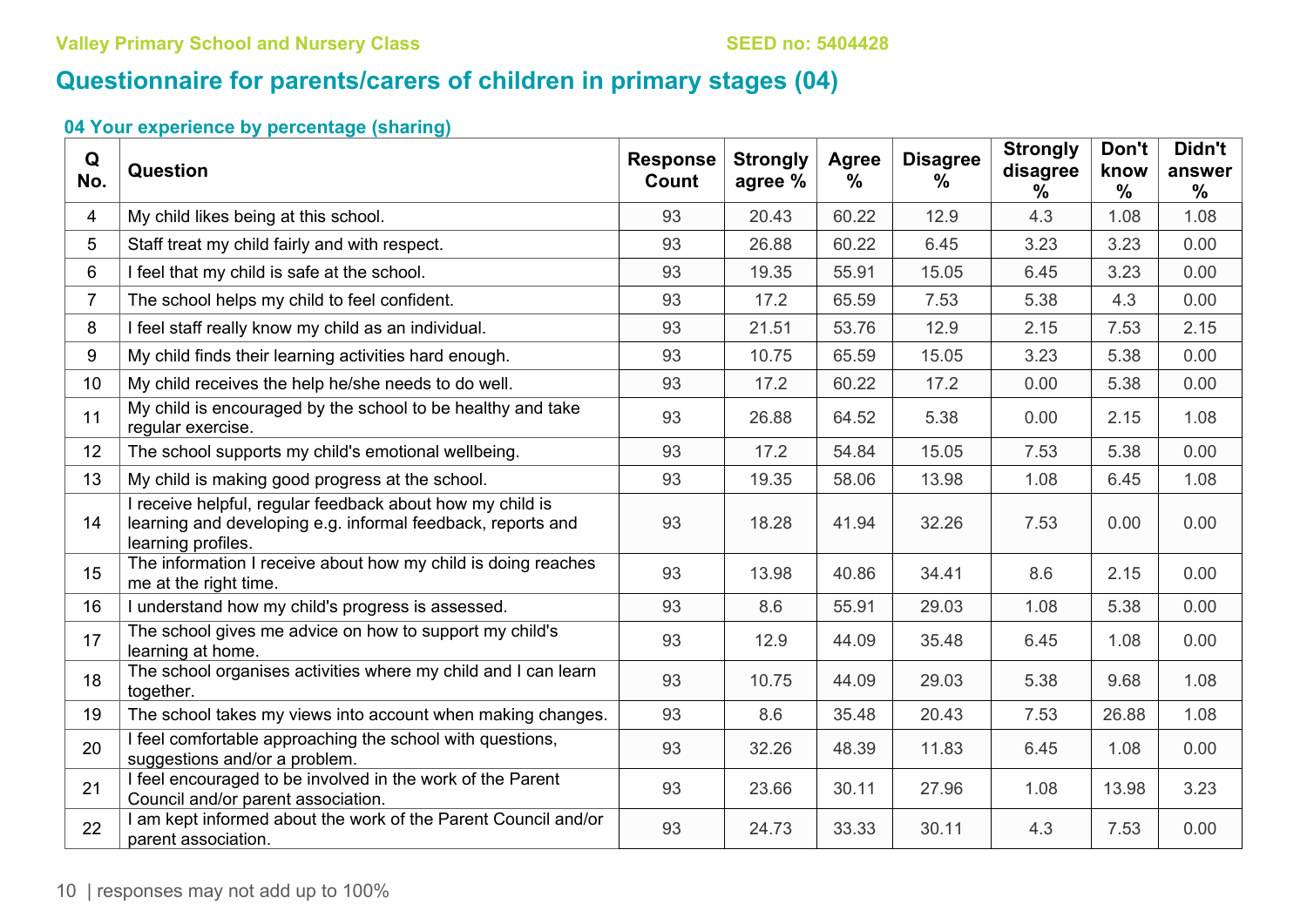| Q<br>No. | Question (cont.)                                             | <b>Response</b><br>Count | <b>Strongly</b><br>agree % | Agree<br>% | <b>Disagree</b><br>$\frac{9}{6}$ | Strongly<br>disagree<br>$\frac{0}{0}$ | Don't<br>know<br>% | Didn't<br>answer<br>% |
|----------|--------------------------------------------------------------|--------------------------|----------------------------|------------|----------------------------------|---------------------------------------|--------------------|-----------------------|
| 23       | am satisfied with the quality of teaching in the school.     | 93                       | 18.28                      | 58.06      | 13.98                            | 4.3                                   | 5.38               | 0.00                  |
| 24       | The school is well led and managed.                          | 93                       | 18.28                      | 41.94      | 17.2                             | 11.83                                 | 10.75              | 0.00                  |
| 25       | The school encourages children to treat others with respect. | 93                       | 19.35                      | 55.91      | 13.98                            | 3.23                                  | .53                | 0.00                  |
| 26       | would recommend the school to other parents.                 | 93                       | 10.75                      | 37.63      | 22.58                            | 13.98                                 | 15.05              | 0.00                  |
| 27       | Overall, I am satisfied with the school.                     | 93                       | 11.83                      | 47.31      | 21.51                            | 9.68                                  | 9.68               | 0.00                  |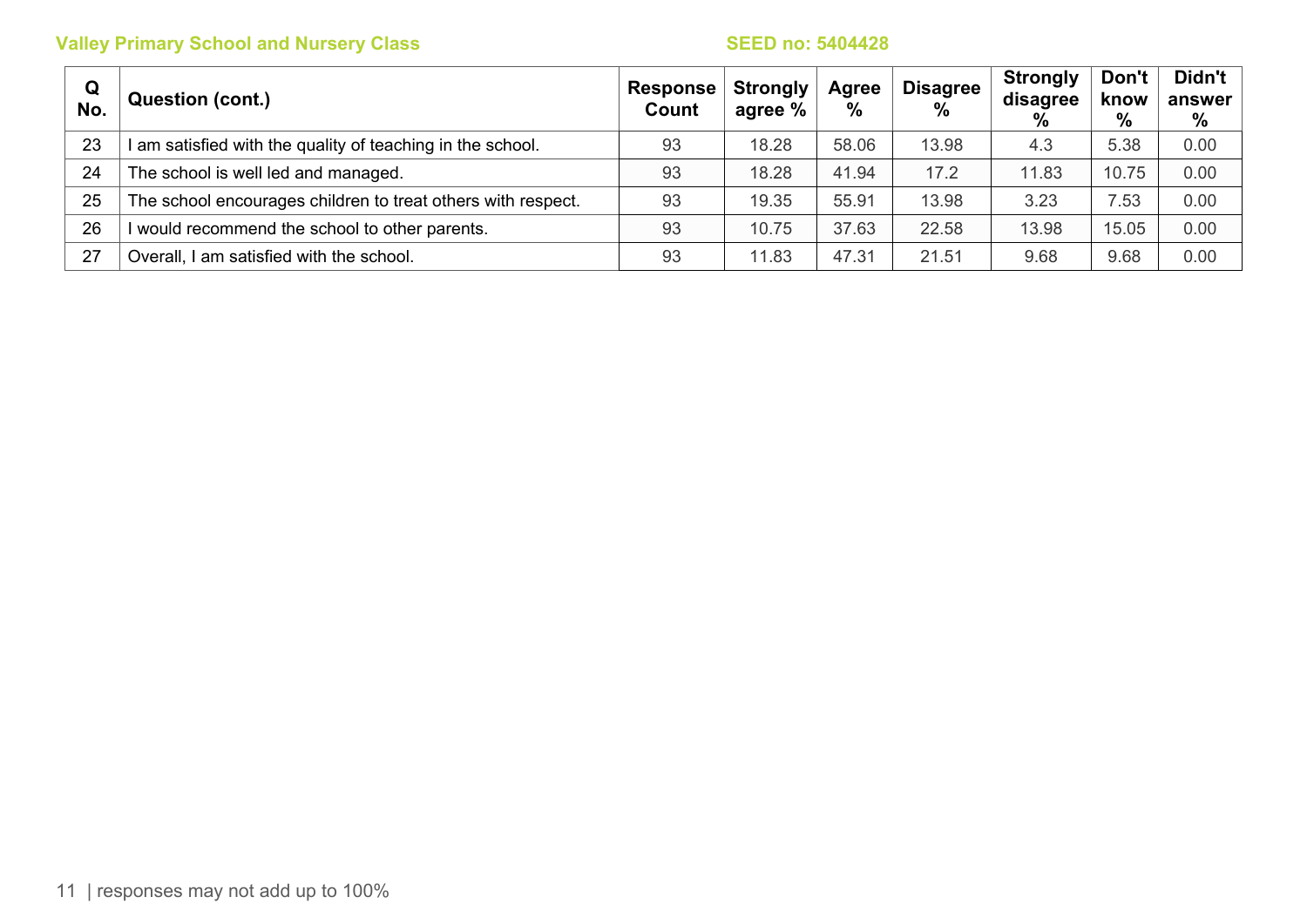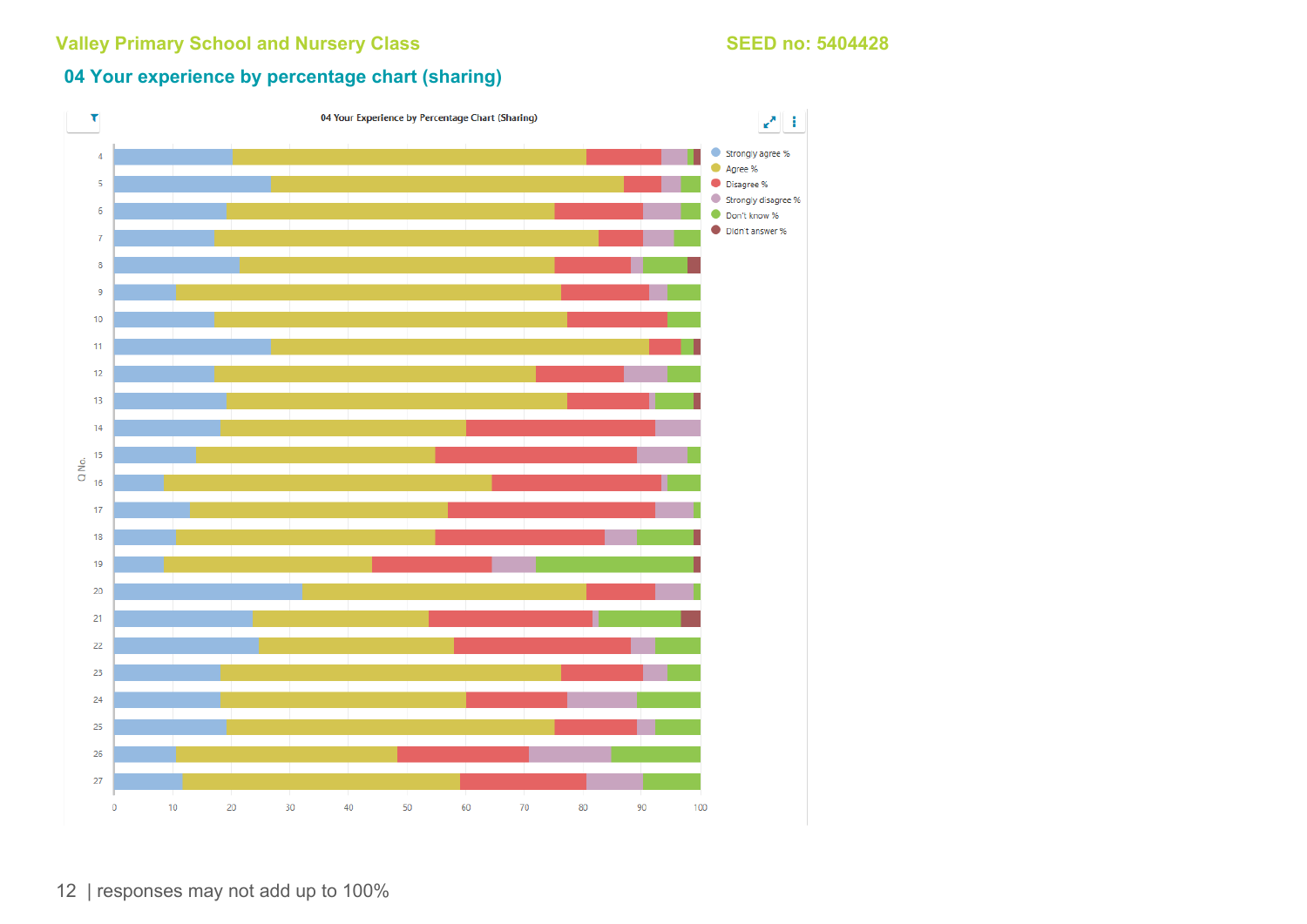#### **04 Your experience by percentage (sharing) bullying**

|     | Question                                 | <b>Response</b> | <b>Strongly</b> | Agree    | <b>Disagree</b> | <b>Strongly</b> | <b>Never</b>  | Didn't   |
|-----|------------------------------------------|-----------------|-----------------|----------|-----------------|-----------------|---------------|----------|
| No. |                                          | Count           | agree %         | %        | 70              | disagree %      | experienced % | answer % |
| 28  | The school deals well with any bullying. | 93              | 4.5             | ົາ<br>18 | 25.81           | 18.28           | 19.35         | .08      |

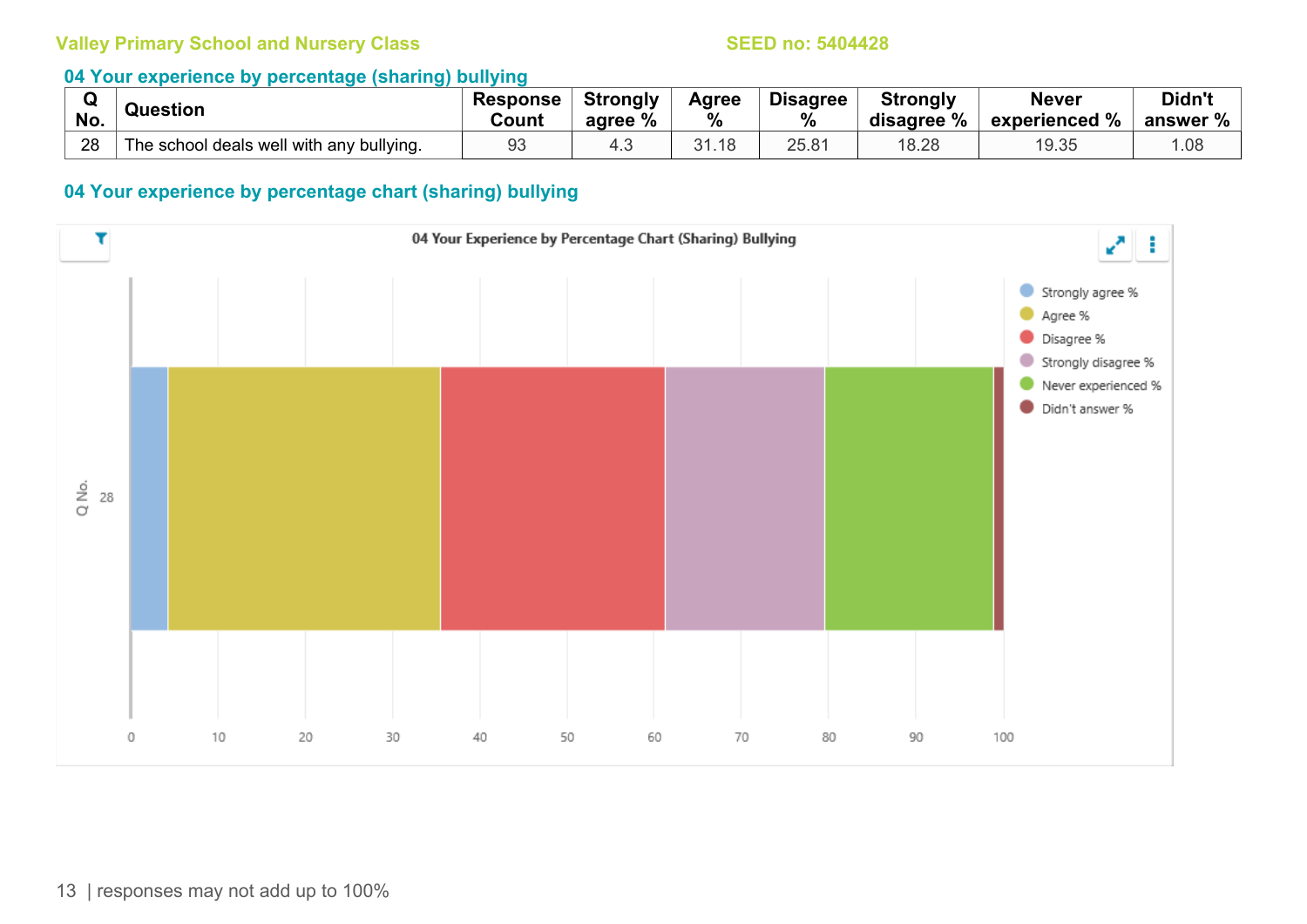# **Questionnaire for early learning and childcare staff (08)**

| Q<br>No.       | <b>Question</b>                                                                                              | <b>Response</b><br><b>Count</b> | <b>Strongly</b><br>agree % | <b>Agree</b><br>$\frac{0}{0}$ | <b>Disagree</b><br>$\frac{0}{0}$ | <b>Strongly</b><br>disagree<br>$\frac{0}{0}$ | Don't<br>know<br>$\frac{0}{0}$ | N/A<br>$\frac{0}{0}$ | Didn't<br>answer<br>$\frac{0}{0}$ |
|----------------|--------------------------------------------------------------------------------------------------------------|---------------------------------|----------------------------|-------------------------------|----------------------------------|----------------------------------------------|--------------------------------|----------------------|-----------------------------------|
| $\overline{2}$ | I find it rewarding to be a member of staff at this<br>setting.                                              | 14                              | 35.71                      | 57.14                         | 0.00                             | 0.00                                         | 7.14                           | 0.00                 | 0.00                              |
| 3              | I feel a valued part of the setting's community.                                                             | 14                              | 28.57                      | 57.14                         | 0.00                             | 0.00                                         | 14.29                          | 0.00                 | 0.00                              |
| $\overline{4}$ | am encouraged to learn and share practice with<br>colleagues from other settings.                            | 14                              | 21.43                      | 71.43                         | 0.00                             | 0.00                                         | 7.14                           | 0.00                 | 0.00                              |
| 5              | I am given the opportunity to learn and share practice<br>with colleagues from other settings.               | 14                              | 21.43                      | 71.43                         | 0.00                             | 0.00                                         | 7.14                           | 0.00                 | 0.00                              |
| 6              | I have a clear understanding of the social, cultural<br>and economic context of the setting.                 | 14                              | 35.71                      | 57.14                         | 0.00                             | 0.00                                         | 7.14                           | 0.00                 | 0.00                              |
| $\overline{7}$ | I feel appropriately supported by the setting to<br>undertake my role.                                       | 14                              | 21.43                      | 57.14                         | 0.00                             | 0.00                                         | 14.29                          | 0.00                 | 7.14                              |
| 8              | am supported to engage in professional learning.                                                             | 14                              | 28.57                      | 50                            | 0.00                             | 0.00                                         | 7.14                           | 7.14                 | 7.14                              |
| 9              | My professional learning enables me to reflect on<br>and improve my practice.                                | 14                              | 35.71                      | 42.86                         | 0.00                             | 0.00                                         | 14.29                          | 0.00                 | 7.14                              |
| 10             | I have regular opportunities to undertake leadership<br>roles.                                               | 14                              | 21.43                      | 57.14                         | 0.00                             | 0.00                                         | 7.14                           | 7.14                 | 7.14                              |
| 11             | I have opportunities to be involved in agreeing<br>priorities for the setting.                               | 14                              | 28.57                      | 57.14                         | 0.00                             | 0.00                                         | 7.14                           | 0.00                 | 7.14                              |
| 12             | I am actively involved in the setting's ongoing self-<br>evaluation.                                         | 14                              | 42.86                      | 42.86                         | 0.00                             | 0.00                                         | 7.14                           | 0.00                 | 7.14                              |
| 13             | My professional standards are used to support<br>professional reflection and learning.                       | 14                              | 28.57                      | 57.14                         | 0.00                             | 0.00                                         | 7.14                           | 0.00                 | 7.14                              |
| 14             | I use information, including data, effectively to identify<br>and reduce inequalities in childrens outcomes. | 14                              | 21.43                      | 57.14                         | 0.00                             | 0.00                                         | 7.14                           | 0.00                 | 14.29                             |
| 15             | understand how to apply the setting's procedures<br>relating to child protection and safeguarding.           | 14                              | 50                         | 35.71                         | 0.00                             | 0.00                                         | 7.14                           | 0.00                 | 7.14                              |
| 16             | The setting's vision and values underpins my work.                                                           | 14                              | 42.86                      | 42.86                         | 0.00                             | 0.00                                         | 7.14                           | 0.00                 | 7.14                              |
| 17             | Staff treat all children fairly and with respect.                                                            | 14                              | 71.43                      | 14.29                         | 0.00                             | 0.00                                         | 7.14                           | 0.00                 | 7.14                              |
| 18             | Colleagues treat each other with respect.                                                                    | 14                              | 42.86                      | 35.71                         | 0.00                             | 0.00                                         | 7.14                           | 0.00                 | 14.29                             |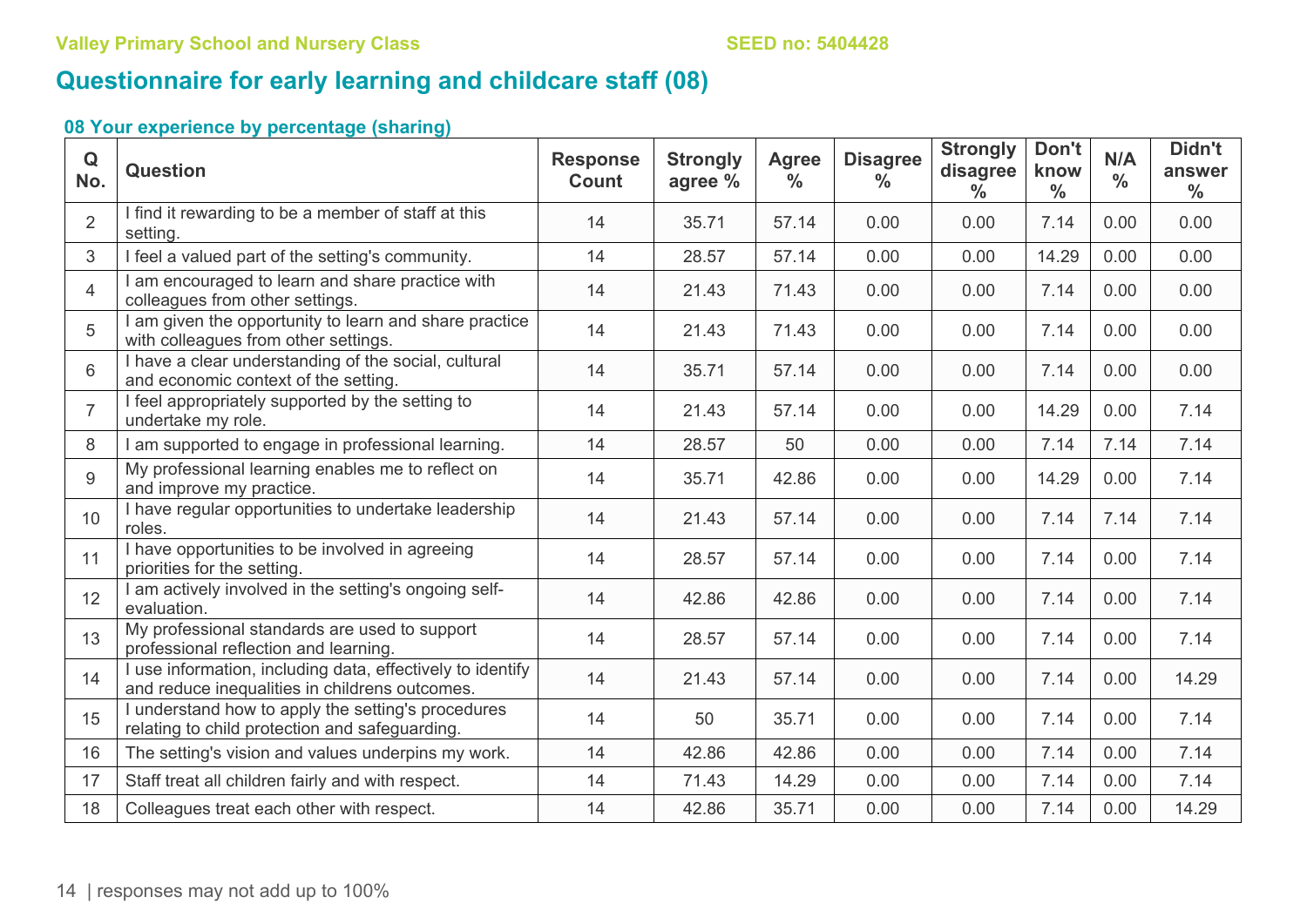| $\mathbf Q$<br>No. | <b>Question (cont.)</b>                                                                                                                           | <b>Response</b><br><b>Count</b> | <b>Strongly</b><br>agree % | <b>Agree</b><br>$\frac{0}{0}$ | <b>Disagree</b><br>$\frac{0}{0}$ | <b>Strongly</b><br>disagree<br>$\frac{0}{0}$ | Don't<br>know<br>$\frac{0}{0}$ | N/A<br>$\frac{0}{0}$ | Didn't<br>answer<br>$\frac{0}{0}$ |
|--------------------|---------------------------------------------------------------------------------------------------------------------------------------------------|---------------------------------|----------------------------|-------------------------------|----------------------------------|----------------------------------------------|--------------------------------|----------------------|-----------------------------------|
| 19                 | Children are encouraged and supported to treat<br>others with respect.                                                                            | 14                              | 57.14                      | 28.57                         | 0.00                             | 0.00                                         | 7.14                           | 0.00                 | 7.14                              |
| 20                 | Staff and parents treat each other with respect.                                                                                                  | 14                              | 42.86                      | 42.86                         | 0.00                             | 0.00                                         | 7.14                           | 0.00                 | 7.14                              |
| 21                 | Staff work well to understand and support children's<br>behaviour.                                                                                | 14                              | 64.29                      | 21.43                         | 0.00                             | 0.00                                         | 7.14                           | 0.00                 | 7.14                              |
| 22                 | Staff at all levels within the setting communicate<br>effectively with each other.                                                                | 14                              | 7.14                       | 85.71                         | 0.00                             | 0.00                                         | 7.14                           | 0.00                 | 0.00                              |
| 23                 | The setting's arrangements for engaging parents in<br>their child's learning are effective.                                                       | 14                              | 28.57                      | 57.14                         | 0.00                             | 0.00                                         | 7.14                           | 0.00                 | 7.14                              |
| 24                 | The setting is well led and managed.                                                                                                              | 14                              | 14.29                      | 64.29                         | 0.00                             | 0.00                                         | 7.14                           | 0.00                 | 14.29                             |
| 25                 | Collaborative working across the setting is effective<br>in taking forward improvement.                                                           | 14                              | 21.43                      | 64.29                         | 0.00                             | 0.00                                         | 7.14                           | 0.00                 | 7.14                              |
| 26                 | Children are engaged in their learning.                                                                                                           | 14                              | 57.14                      | 35.71                         | 0.00                             | 0.00                                         | 7.14                           | 0.00                 | 0.00                              |
| 27                 | Children are provided with experiences which meet<br>their learning and development needs.                                                        | 14                              | 57.14                      | 35.71                         | 0.00                             | 0.00                                         | 7.14                           | 0.00                 | 0.00                              |
| 28                 | Children are involved in talking about and planning<br>their learning.                                                                            | 14                              | 50                         | 42.86                         | 0.00                             | 0.00                                         | 7.14                           | 0.00                 | 0.00                              |
| 29                 | Children have the opportunity to lead their learning.                                                                                             | 14                              | 64.29                      | 28.57                         | 0.00                             | 0.00                                         | 7.14                           | 0.00                 | 0.00                              |
| 30                 | I receive appropriate support for the planning and<br>assessment of children's learning and development.                                          | 14                              | 35.71                      | 50                            | 0.00                             | 0.00                                         | 7.14                           | 0.00                 | 7.14                              |
| 31                 | The setting has effective strategies to support<br>children with their learning and development,<br>including those requiring additional support. | 14                              | 28.57                      | 50                            | 0.00                             | 0.00                                         | 7.14                           | 0.00                 | 14.29                             |
| 32                 | Staff have a shared understanding of how young<br>children develop early language and mathematical<br>skills.                                     | 14                              | 42.86                      | 50                            | 0.00                             | 0.00                                         | 7.14                           | 0.00                 | 0.00                              |
| 33                 | Staff have a shared understanding of their<br>'responsibility of all' in relation to health and<br>wellbeing.                                     | 14                              | 57.14                      | 35.71                         | 0.00                             | 0.00                                         | 7.14                           | 0.00                 | 0.00                              |
| 34                 | I have regular opportunities to help shape the<br>curriculum through discussions with colleagues,<br>parents and partners.                        | 14                              | 42.86                      | 50                            | 0.00                             | 0.00                                         | 7.14                           | 0.00                 | 0.00                              |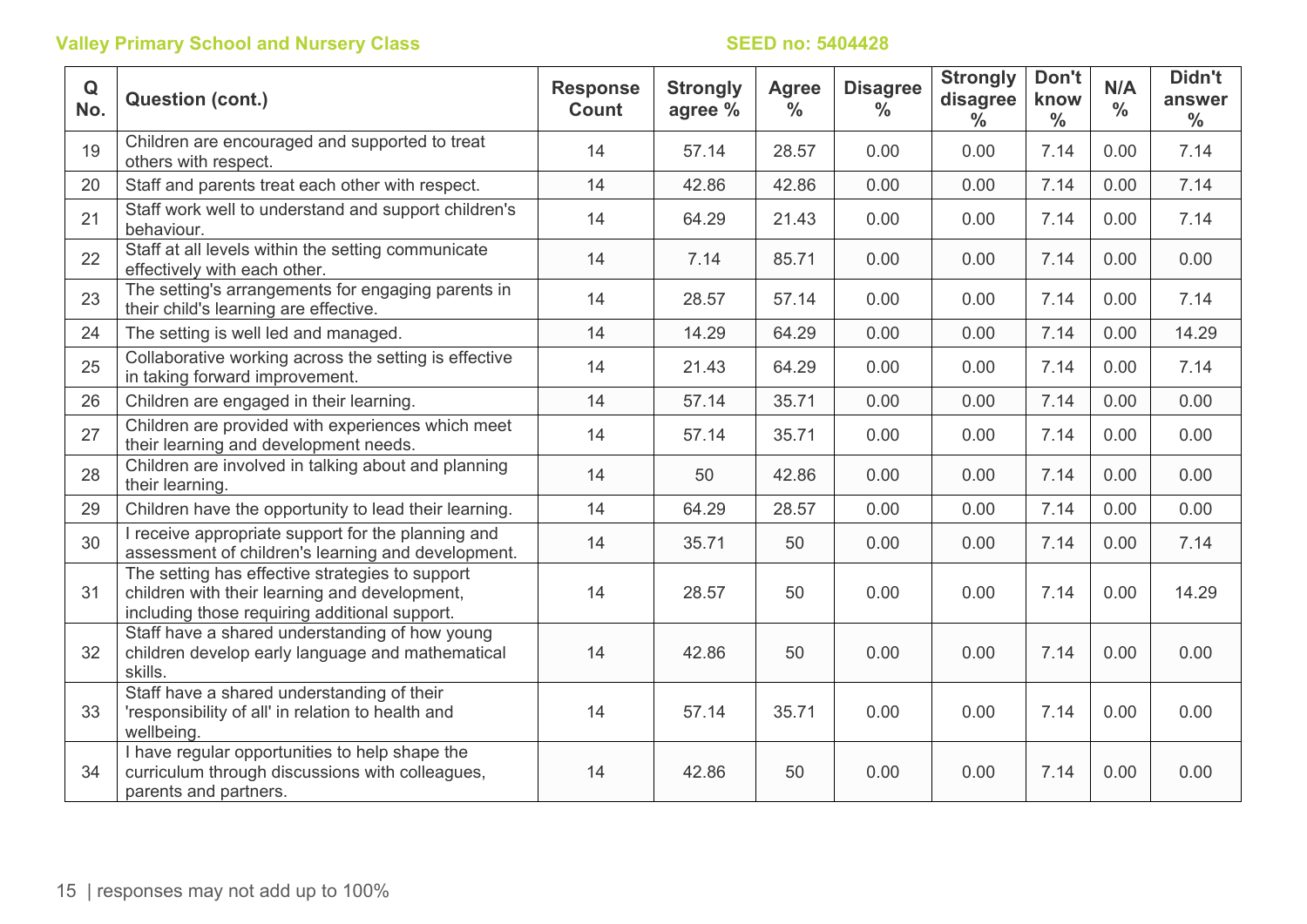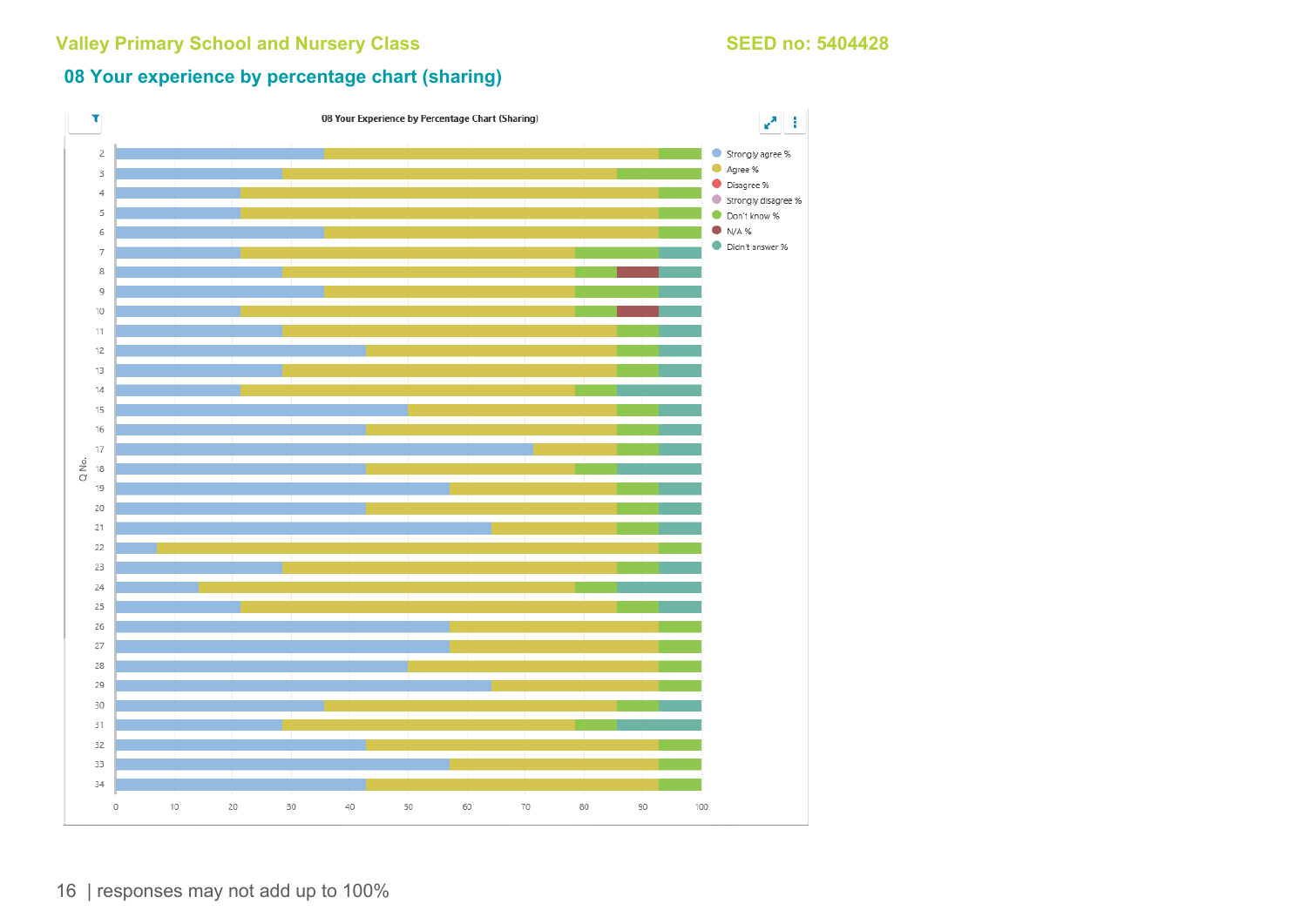# **Questionnaire for school teachers (10)**

| Q<br>No.        | <b>Question</b>                                                                                                                     | <b>Response</b><br><b>Count</b> | <b>Strongly</b><br>agree % | <b>Agree</b><br>% | <b>Disagree</b><br>% | <b>Strongly</b><br>disagree<br>$\%$ | Don't<br>know<br>$\frac{0}{0}$ | N/A<br>$\frac{0}{0}$ | Didn't<br>answer<br>$\frac{0}{0}$ |
|-----------------|-------------------------------------------------------------------------------------------------------------------------------------|---------------------------------|----------------------------|-------------------|----------------------|-------------------------------------|--------------------------------|----------------------|-----------------------------------|
| $\overline{2}$  | I find it rewarding to be a member of staff at this<br>school.                                                                      | 19                              | 21.05                      | 68.42             | 5.26                 | 0.00                                | 5.26                           | 0.00                 | 0.00                              |
| $\mathbf{3}$    | I feel a valued part of the school's community.                                                                                     | 19                              | 31.58                      | 57.89             | 5.26                 | 0.00                                | 5.26                           | 0.00                 | 0.00                              |
| $\overline{4}$  | I am encouraged to learn and share practice with<br>colleagues from other schools.                                                  | 19                              | 26.32                      | 63.16             | 0.00                 | 0.00                                | 5.26                           | 5.26                 | 0.00                              |
| 5               | I am given the opportunity to learn and share practice<br>with colleagues from other schools.                                       | 19                              | 21.05                      | 57.89             | 15.79                | 0.00                                | 5.26                           | 0.00                 | 0.00                              |
| 6               | I have a clear understanding of the social, cultural and<br>economic context of the school.                                         | 19                              | 63.16                      | 31.58             | 0.00                 | 0.00                                | 5.26                           | 0.00                 | 0.00                              |
| $\overline{7}$  | I feel appropriately supported by the school to<br>undertake my role.                                                               | 19                              | 21.05                      | 52.63             | 15.79                | 0.00                                | 10.53                          | 0.00                 | 0.00                              |
| 8               | I am supported to engage in professional learning.                                                                                  | 19                              | 42.11                      | 52.63             | 0.00                 | 0.00                                | 5.26                           | 0.00                 | 0.00                              |
| 9               | My professional learning enables me to reflect on and<br>improve my practice.                                                       | 19                              | 36.84                      | 57.89             | 0.00                 | 0.00                                | 5.26                           | 0.00                 | 0.00                              |
| 10 <sup>°</sup> | I have regular opportunities to undertake leadership<br>roles.                                                                      | 19                              | 36.84                      | 47.37             | 10.53                | 0.00                                | 0.00                           | 0.00                 | 5.26                              |
| 11              | I have opportunities to be involved in agreeing<br>priorities for the school.                                                       | 19                              | 42.11                      | 31.58             | 10.53                | 0.00                                | 5.26                           | 0.00                 | 10.53                             |
| 12              | I am actively involved in the school's ongoing self-<br>evaluation.                                                                 | 19                              | 36.84                      | 52.63             | 0.00                 | 0.00                                | 10.53                          | 0.00                 | 0.00                              |
| 13              | GTCS standards are used to support professional<br>dialogue.                                                                        | 19                              | 26.32                      | 63.16             | 0.00                 | 0.00                                | 10.53                          | 0.00                 | 0.00                              |
| 14              | I use information, including data, effectively to identify<br>and reduce inequalities in children's and young<br>people's outcomes. | 19                              | 42.11                      | 47.37             | 0.00                 | 0.00                                | 10.53                          | 0.00                 | 0.00                              |
| 15              | I understand how to apply the school's procedures<br>relating to child protection and safeguarding.                                 | 19                              | 42.11                      | 52.63             | 0.00                 | 0.00                                | 5.26                           | 0.00                 | 0.00                              |
| 16              | The school's vision and values underpins my work.                                                                                   | 19                              | 47.37                      | 47.37             | 0.00                 | 0.00                                | 5.26                           | 0.00                 | 0.00                              |
| 17              | Staff treat all children and young people fairly and with<br>respect.                                                               | 19                              | 26.32                      | 63.16             | 10.53                | 0.00                                | 0.00                           | 0.00                 | 0.00                              |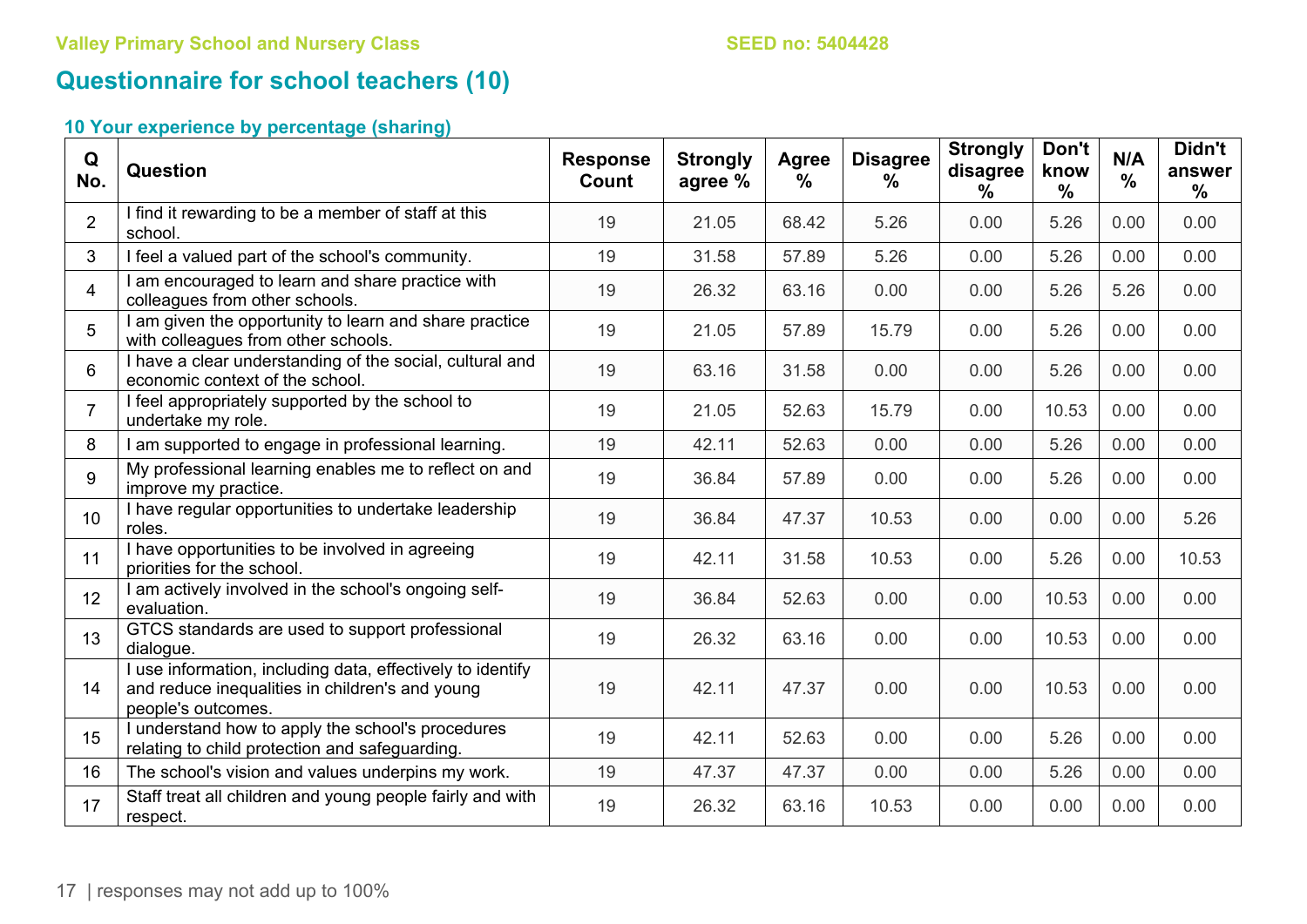| Q<br>No. | <b>Question (cont.)</b>                                                                                                                           | <b>Response</b><br>Count | <b>Strongly</b><br>agree % | Agree<br>$\frac{0}{0}$ | <b>Disagree</b><br>$\%$ | <b>Strongly</b><br>disagree<br>$\%$ | Don't<br>know<br>$\frac{0}{0}$ | N/A<br>$\frac{0}{0}$ | Didn't<br>answer<br>$\%$ |
|----------|---------------------------------------------------------------------------------------------------------------------------------------------------|--------------------------|----------------------------|------------------------|-------------------------|-------------------------------------|--------------------------------|----------------------|--------------------------|
| 18       | Colleagues treat each other with respect.                                                                                                         | 19                       | 15.79                      | 73.68                  | 5.26                    | 5.26                                | 0.00                           | 0.00                 | 0.00                     |
| 19       | Children and young people are encouraged and<br>supported to treat others with respect.                                                           | 19                       | 42.11                      | 47.37                  | 5.26                    | 0.00                                | 5.26                           | 0.00                 | 0.00                     |
| 20       | Children and young people are well behaved.                                                                                                       | 19                       | 0.00                       | 52.63                  | 36.84                   | 5.26                                | 0.00                           | 5.26                 | 0.00                     |
| 21       | The school deals effectively with any bullying.                                                                                                   | 19                       | 26.32                      | 36.84                  | 5.26                    | 0.00                                | 15.79                          | 15.79                | 0.00                     |
| 22       | I am provided with feedback when I report an incident.                                                                                            | 19                       | 15.79                      | 73.68                  | 0.00                    | 5.26                                | 0.00                           | 5.26                 | 0.00                     |
| 23       | Staff at all levels within the school communicate<br>effectively with each other.                                                                 | 19                       | 5.26                       | 78.95                  | 10.53                   | 0.00                                | 5.26                           | 0.00                 | 0.00                     |
| 24       | The school's arrangements for engaging parents in<br>their child's learning are effective.                                                        | 19                       | 15.79                      | 63.16                  | 21.05                   | 0.00                                | 0.00                           | 0.00                 | 0.00                     |
| 25       | The school is well led and managed.                                                                                                               | 19                       | 31.58                      | 63.16                  | 0.00                    | 0.00                                | 5.26                           | 0.00                 | 0.00                     |
| 26       | Collaborative working across the school is effective in<br>taking forward improvement.                                                            | 19                       | 21.05                      | 68.42                  | 10.53                   | 0.00                                | 0.00                           | 0.00                 | 0.00                     |
| 27       | Children and young people are engaged in their<br>learning.                                                                                       | 19                       | 10.53                      | 84.21                  | 0.00                    | 0.00                                | 5.26                           | 0.00                 | 0.00                     |
| 28       | I give children and young people regular feedback<br>which helps them to progress.                                                                | 19                       | 47.37                      | 47.37                  | 0.00                    | 0.00                                | 5.26                           | 0.00                 | 0.00                     |
| 29       | Children and young people are provided with<br>experiences which meet their learning needs.                                                       | 19                       | 21.05                      | 68.42                  | 0.00                    | 0.00                                | 5.26                           | 0.00                 | 5.26                     |
| 30       | Children and young people are involved in talking<br>about and planning their learning.                                                           | 19                       | 21.05                      | 73.68                  | 0.00                    | 0.00                                | 5.26                           | 0.00                 | 0.00                     |
| 31       | Children and young people are involved in setting their<br>learning targets.                                                                      | 19                       | 15.79                      | 68.42                  | 5.26                    | 0.00                                | 5.26                           | 5.26                 | 0.00                     |
| 32       | Children and young people have the opportunity to<br>lead their learning.                                                                         | 19                       | 5.26                       | 84.21                  | 5.26                    | 0.00                                | 5.26                           | 0.00                 | 0.00                     |
| 33       | I receive appropriate support for planning, preparation<br>and assessment.                                                                        | 19                       | 31.58                      | 47.37                  | 10.53                   | 0.00                                | 0.00                           | 10.53                | 0.00                     |
| 34       | The school has effective strategies to support children<br>and young people with their learning, including those<br>requiring additional support. | 19                       | 31.58                      | 52.63                  | 15.79                   | 0.00                                | 0.00                           | 0.00                 | 0.00                     |
| 35       | Staff have a shared understanding of their<br>'responsibility of all' in literacy and numeracy and<br>health and wellbeing.                       | 19                       | 26.32                      | 68.42                  | 0.00                    | 0.00                                | 5.26                           | 0.00                 | 0.00                     |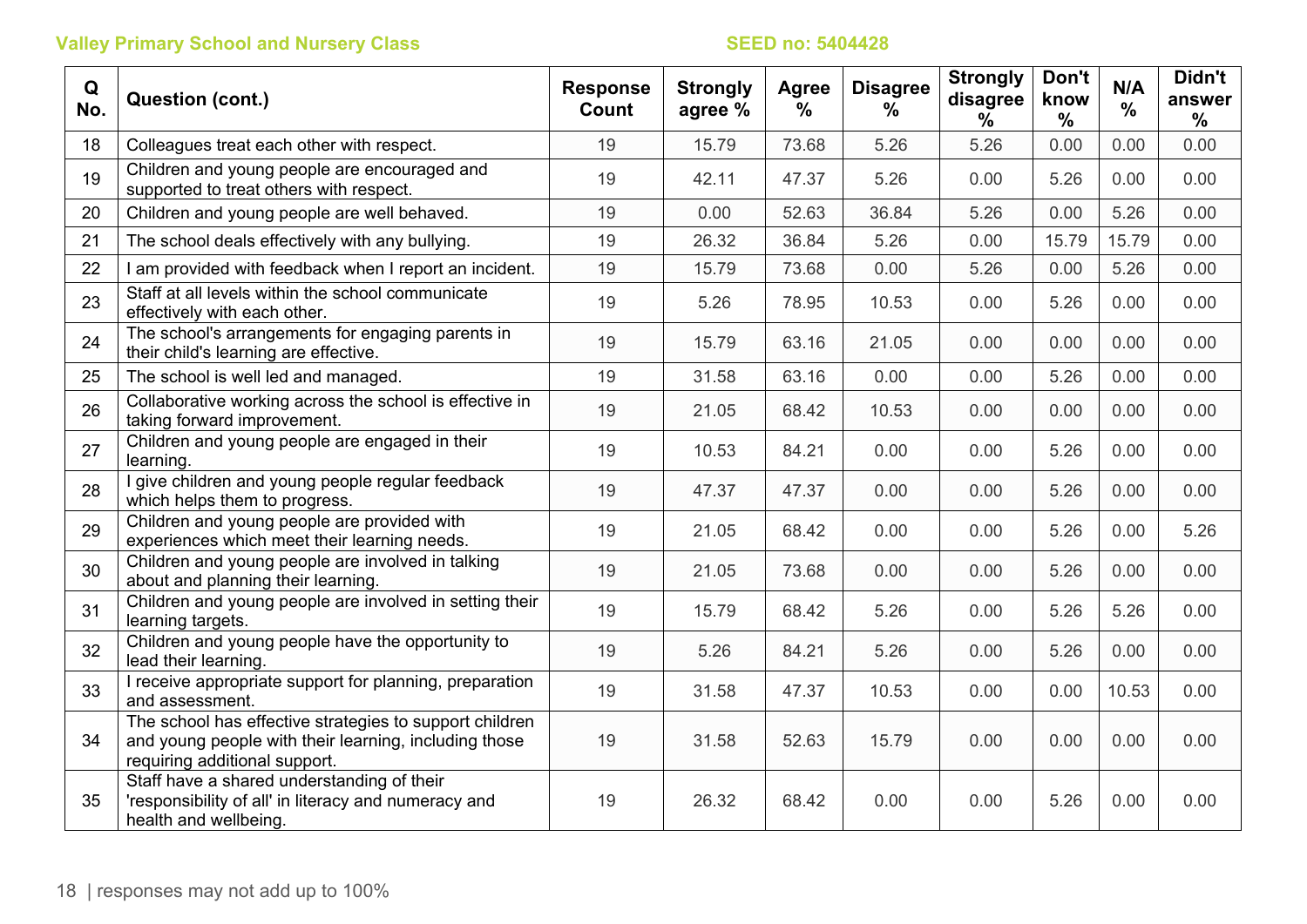| Q<br>No. | <b>Question (cont.)</b>                                                                                                  | <b>Response</b><br>Count | <b>Strongly</b><br>agree % | <b>Agree</b><br>$\frac{0}{0}$ | <b>Disagree</b><br>$\frac{0}{0}$ | <b>Strongly</b><br>disagree<br>$\%$ | Don't<br>know<br>$\%$ | N/A<br>$\frac{0}{0}$ | Didn't<br>answer<br>% |
|----------|--------------------------------------------------------------------------------------------------------------------------|--------------------------|----------------------------|-------------------------------|----------------------------------|-------------------------------------|-----------------------|----------------------|-----------------------|
| 36       | Moderation activities are helping me to make sound<br>professional judgements.                                           | 19                       | 21.05                      | 63.16                         | 15.79                            | 0.00                                | 0.00                  | 0.00                 | 0.00                  |
| 37       | have regular opportunities to help shape the<br>curriculum through discussions with colleagues,<br>parents and partners. | 19                       | 21.05                      | 68.42                         | 5.26                             | 0.00                                | 0.00                  | 5.26                 | 0.00                  |
| 38       | I am aware of and involved in the school's strategies<br>for raising attainment for all.                                 | 19                       | 26.32                      | 63.16                         | 0.00                             | 0.00                                | 5.26                  | 5.26                 | 0.00                  |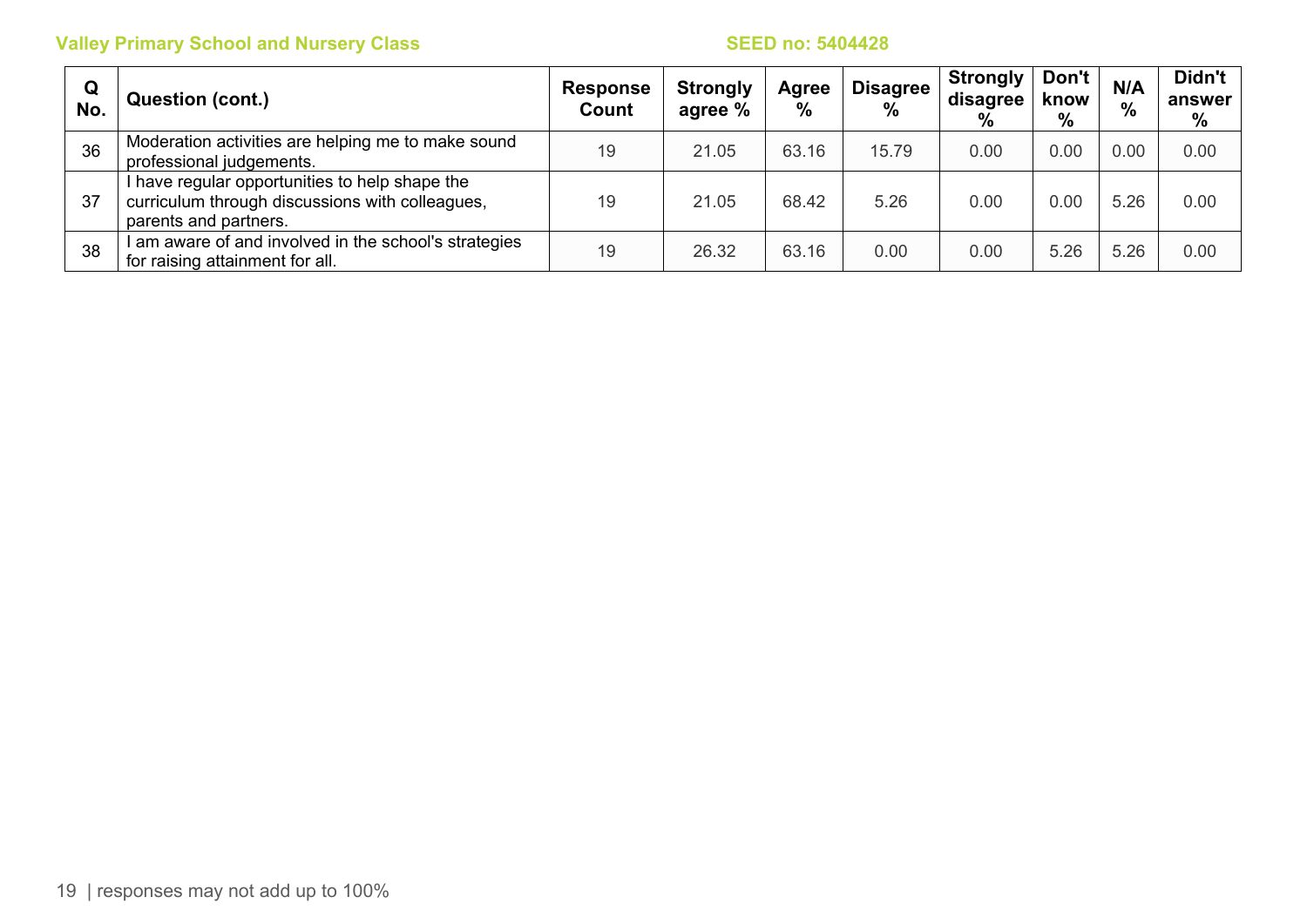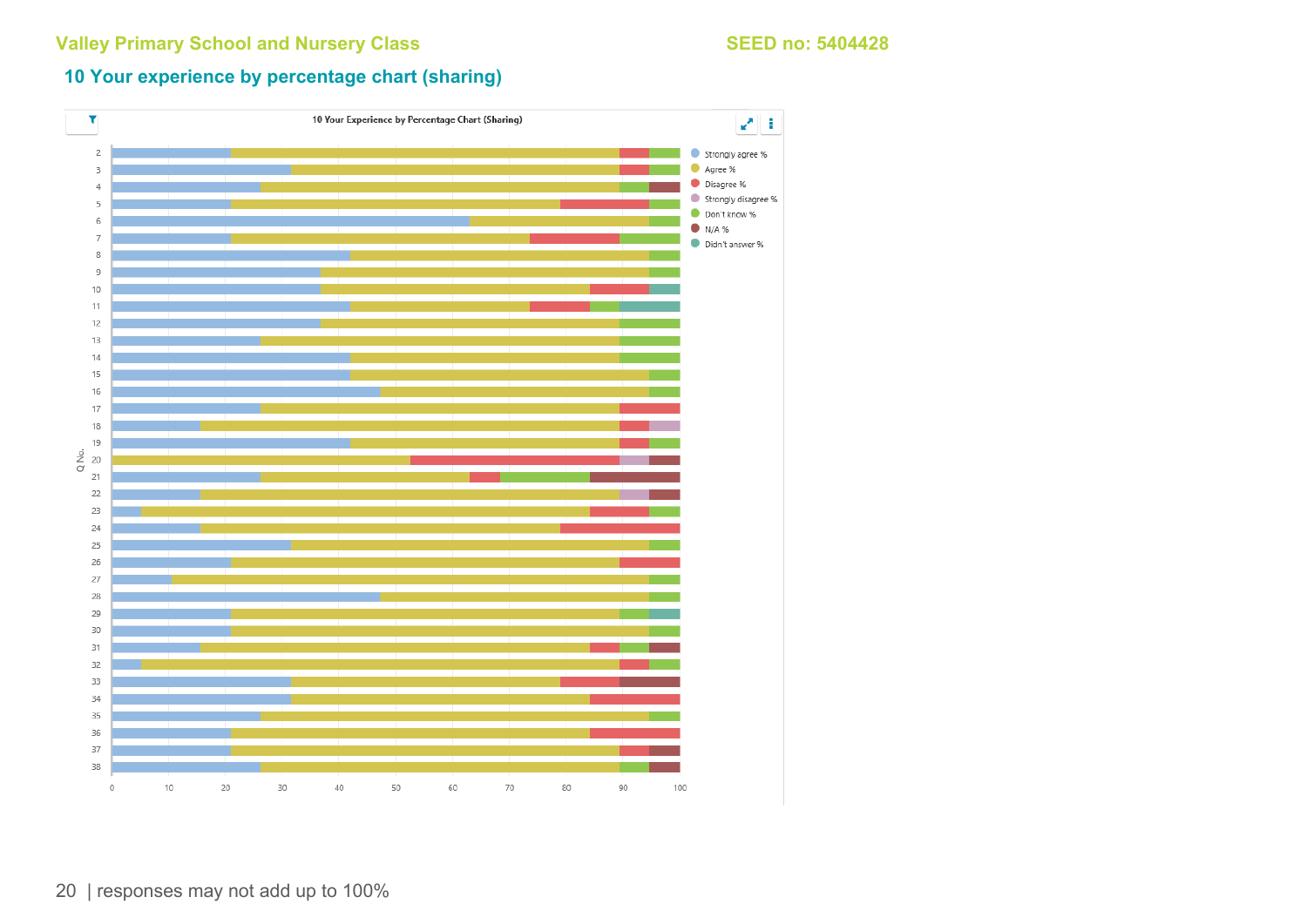# **Questionnaire for pupil support staff (11)**

| Q<br>No.                 | <b>Question</b>                                                                                                                     | <b>Response</b><br>Count | <b>Strongly</b><br>agree % | <b>Agree</b><br>$\frac{0}{0}$ | <b>Disagree</b><br>$\%$ | <b>Strongly</b><br>disagree<br>$\frac{0}{0}$ | Don't<br>know<br>$\frac{0}{0}$ | N/A<br>$\frac{0}{0}$ | Didn't<br>answer<br>$\frac{0}{0}$ |
|--------------------------|-------------------------------------------------------------------------------------------------------------------------------------|--------------------------|----------------------------|-------------------------------|-------------------------|----------------------------------------------|--------------------------------|----------------------|-----------------------------------|
| $\overline{2}$           | I find it rewarding to be a member of staff at this<br>school.                                                                      | 17                       | 23.53                      | 64.71                         | 0.00                    | 0.00                                         | 11.76                          | 0.00                 | 0.00                              |
|                          | I feel a valued part of the school's community.                                                                                     | 17                       | 23.53                      | 64.71                         | 0.00                    | 0.00                                         | 5.88                           | 5.88                 | 0.00                              |
| $\overline{\mathcal{A}}$ | I am encouraged to learn and share practice with<br>colleagues from other schools.                                                  | 17                       | 17.65                      | 35.29                         | 23.53                   | 0.00                                         | 5.88                           | 17.65                | 0.00                              |
| 5                        | I am given the opportunity to learn and share practice<br>with colleagues from other schools.                                       | 17                       | 17.65                      | 23.53                         | 41.18                   | 0.00                                         | 5.88                           | 11.76                | 0.00                              |
| 6                        | I have a clear understanding of the social, cultural and<br>economic context of the school.                                         | 17                       | 29.41                      | 58.82                         | 0.00                    | 0.00                                         | 11.76                          | 0.00                 | 0.00                              |
| $\overline{7}$           | I feel appropriately supported by the school to<br>undertake my role.                                                               | 17                       | 35.29                      | 47.06                         | 11.76                   | 0.00                                         | 5.88                           | 0.00                 | 0.00                              |
| 8                        | I am supported to engage in professional learning.                                                                                  | 17                       | 35.29                      | 47.06                         | 11.76                   | 0.00                                         | 0.00                           | 0.00                 | 5.88                              |
| 9                        | My professional learning enables me to reflect on and<br>improve my practice.                                                       | 17                       | 29.41                      | 52.94                         | 5.88                    | 0.00                                         | 5.88                           | 0.00                 | 5.88                              |
| 10 <sup>°</sup>          | I have regular opportunities to undertake leadership<br>roles.                                                                      | 17                       | 35.29                      | 23.53                         | 23.53                   | 0.00                                         | 17.65                          | 0.00                 | 0.00                              |
| 11                       | I have opportunities to be involved in agreeing<br>priorities for the school.                                                       | 17                       | 17.65                      | 41.18                         | 35.29                   | 0.00                                         | 0.00                           | 5.88                 | 0.00                              |
| 12                       | I am actively involved in the school's ongoing self-<br>evaluation.                                                                 | 17                       | 17.65                      | 35.29                         | 29.41                   | 0.00                                         | 11.76                          | 5.88                 | 0.00                              |
| 13                       | I use information, including data, effectively to identify<br>and reduce inequalities in children's and young<br>people's outcomes. | 17                       | 17.65                      | 64.71                         | 5.88                    | 5.88                                         | 5.88                           | 0.00                 | 0.00                              |
| 14                       | I understand how to apply the school's procedures<br>relating to child protection and safeguarding.                                 | 17                       | 35.29                      | 47.06                         | 0.00                    | 0.00                                         | 11.76                          | 0.00                 | 5.88                              |
| 15                       | The school's vision and values underpins my work.                                                                                   | 17                       | 23.53                      | 64.71                         | 0.00                    | 0.00                                         | 11.76                          | 0.00                 | 0.00                              |
| 16                       | Staff treat all children and young people fairly and with<br>respect.                                                               | 17                       | 17.65                      | 70.59                         | 5.88                    | 5.88                                         | 0.00                           | 0.00                 | 0.00                              |
| 17                       | Colleagues treat each other with respect.                                                                                           | 17                       | 11.76                      | 52.94                         | 23.53                   | 5.88                                         | 5.88                           | 0.00                 | 0.00                              |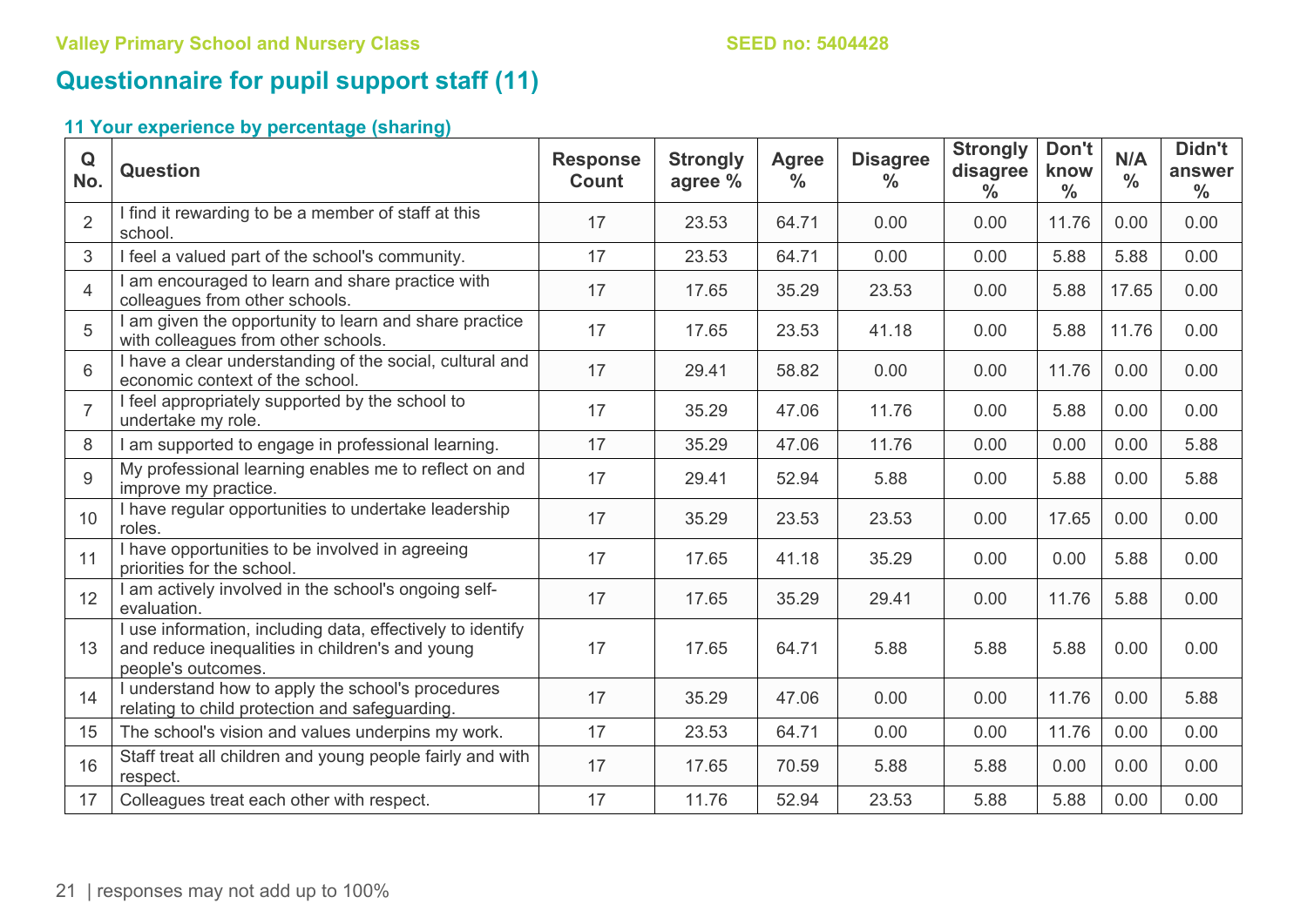| Q<br>No. | <b>Question (cont.)</b>                                                                                                                           | <b>Response</b><br><b>Count</b> | <b>Strongly</b><br>agree % | <b>Agree</b><br>$\frac{0}{0}$ | <b>Disagree</b><br>$\frac{0}{0}$ | <b>Strongly</b><br>disagree<br>$\frac{0}{0}$ | Don't<br>know<br>$\frac{0}{0}$ | N/A<br>$\frac{0}{0}$ | Didn't<br>answer<br>$\frac{0}{0}$ |
|----------|---------------------------------------------------------------------------------------------------------------------------------------------------|---------------------------------|----------------------------|-------------------------------|----------------------------------|----------------------------------------------|--------------------------------|----------------------|-----------------------------------|
| 18       | Children and young people are encouraged and<br>supported to treat others with respect.                                                           | 17                              | 41.18                      | 47.06                         | 5.88                             | 5.88                                         | 0.00                           | 0.00                 | 0.00                              |
| 19       | Children and young people are well behaved.                                                                                                       | 17                              | 11.76                      | 29.41                         | 35.29                            | 5.88                                         | 11.76                          | 5.88                 | 0.00                              |
| 20       | The school deals effectively with any bullying.                                                                                                   | 17                              | 29.41                      | 47.06                         | 11.76                            | 5.88                                         | 5.88                           | 0.00                 | 0.00                              |
| 21       | I am provided with feedback when I report an incident.                                                                                            | 17                              | 17.65                      | 41.18                         | 41.18                            | 0.00                                         | 0.00                           | 0.00                 | 0.00                              |
| 22       | Staff at all levels within the school communicate<br>effectively with each other.                                                                 | 17                              | 5.88                       | 35.29                         | 41.18                            | 11.76                                        | 5.88                           | 0.00                 | 0.00                              |
| 23       | The school's arrangements for engaging parents in<br>their child's learning are effective.                                                        | 17                              | 23.53                      | 58.82                         | 5.88                             | 0.00                                         | 5.88                           | 0.00                 | 5.88                              |
| 24       | The school is well led and managed.                                                                                                               | 17                              | 29.41                      | 52.94                         | 5.88                             | 0.00                                         | 5.88                           | 0.00                 | 5.88                              |
| 25       | Collaborative working across the school is effective in<br>taking forward improvement.                                                            | 17                              | 11.76                      | 70.59                         | 5.88                             | 0.00                                         | 5.88                           | 0.00                 | 5.88                              |
| 26       | Children and young people are engaged in their<br>learning.                                                                                       | 17                              | 23.53                      | 64.71                         | 11.76                            | 0.00                                         | 0.00                           | 0.00                 | 0.00                              |
| 27       | I give children and young people regular feedback<br>which helps them to progress.                                                                | 17                              | 41.18                      | 47.06                         | 5.88                             | 0.00                                         | 5.88                           | 0.00                 | 0.00                              |
| 28       | Children and young people are provided with<br>experiences which meet their learning needs.                                                       | 17                              | 29.41                      | 58.82                         | 5.88                             | 0.00                                         | 5.88                           | 0.00                 | 0.00                              |
| 29       | Children and young people are involved in talking<br>about and planning their learning.                                                           | 17                              | 23.53                      | 52.94                         | 11.76                            | 0.00                                         | 11.76                          | 0.00                 | 0.00                              |
| 30       | Children and young people are involved in setting<br>their learning targets.                                                                      | 17                              | 17.65                      | 47.06                         | 11.76                            | 0.00                                         | 17.65                          | 0.00                 | 5.88                              |
| 31       | Children and young people have the opportunity to<br>lead their learning.                                                                         | 17                              | 17.65                      | 52.94                         | 11.76                            | 0.00                                         | 17.65                          | 0.00                 | 0.00                              |
| 32       | I receive appropriate support for planning, preparation<br>and assessment.                                                                        | 17                              | 17.65                      | 52.94                         | 11.76                            | 0.00                                         | 11.76                          | 5.88                 | 0.00                              |
| 33       | The school has effective strategies to support children<br>and young people with their learning, including those<br>requiring additional support. | 17                              | 35.29                      | 52.94                         | 5.88                             | 0.00                                         | 5.88                           | 0.00                 | 0.00                              |
| 34       | Staff have a shared understanding of their<br>'responsibility of all' in literacy and numeracy and<br>health and wellbeing.                       | 17                              | 11.76                      | 58.82                         | 17.65                            | 0.00                                         | 0.00                           | 0.00                 | 11.76                             |
| 35       | I have regular opportunities to help shape the<br>curriculum as part of the team.                                                                 | 17                              | 11.76                      | 52.94                         | 17.65                            | 0.00                                         | 5.88                           | 11.76                | 0.00                              |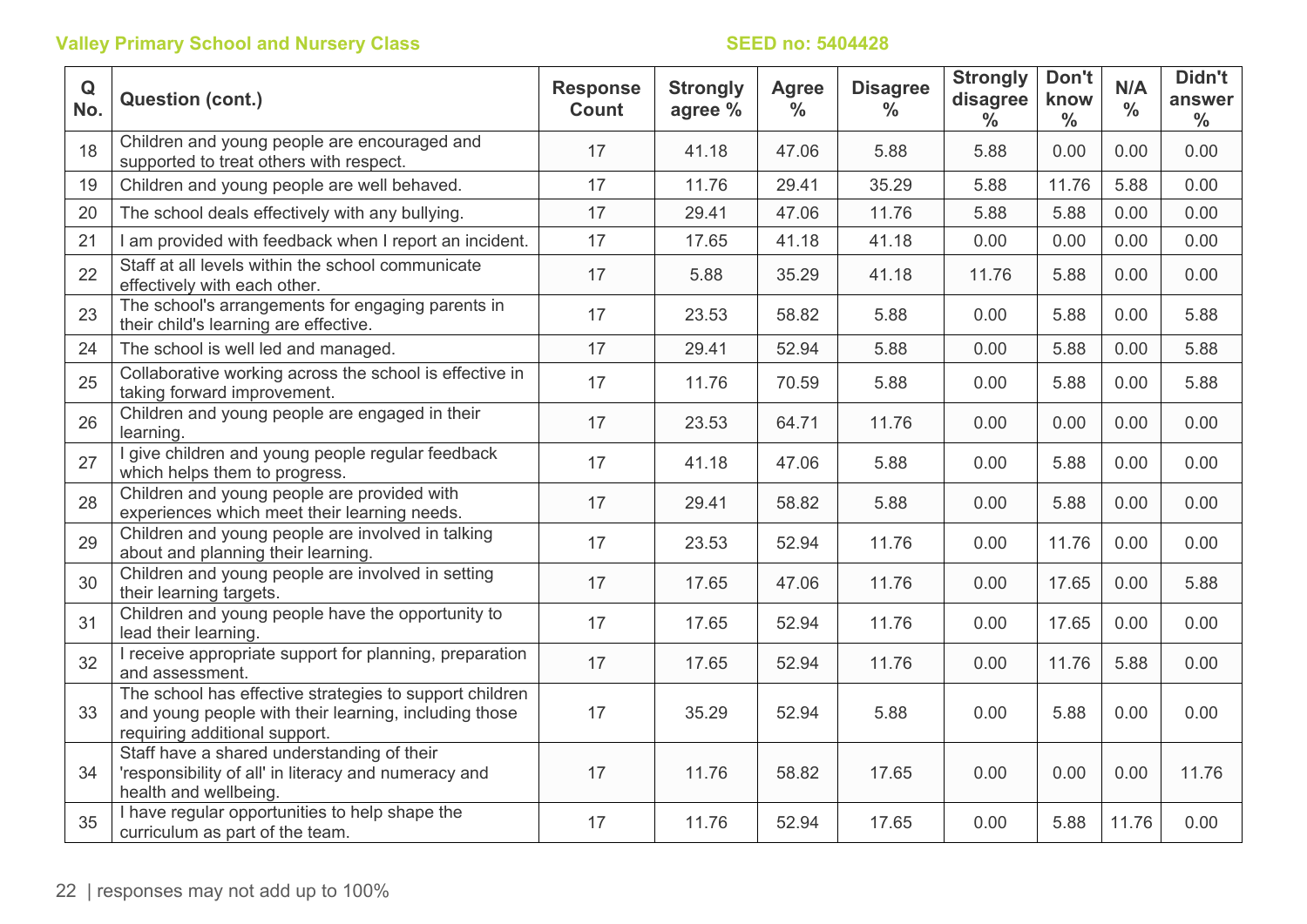| No. | <b>Question (cont.)</b>                                                  | <b>Response</b><br><b>Count</b> | <b>Strongly</b><br>agree % | <b>Agree</b><br>$\frac{0}{0}$ | <b>Disagree</b><br>$\frac{0}{0}$ | <b>Strongly</b><br>disagree<br>$\%$ | Don't<br>know<br>$\%$ | N/A<br>$\frac{0}{0}$ | Didn't<br>answer<br>$\frac{0}{0}$ |
|-----|--------------------------------------------------------------------------|---------------------------------|----------------------------|-------------------------------|----------------------------------|-------------------------------------|-----------------------|----------------------|-----------------------------------|
| 36  | I am aware of the school's strategies for raising<br>attainment for all. |                                 | 41.18                      | 47.06                         | 0.00                             | 0.00                                | .76                   | 0.00                 | 0.00                              |